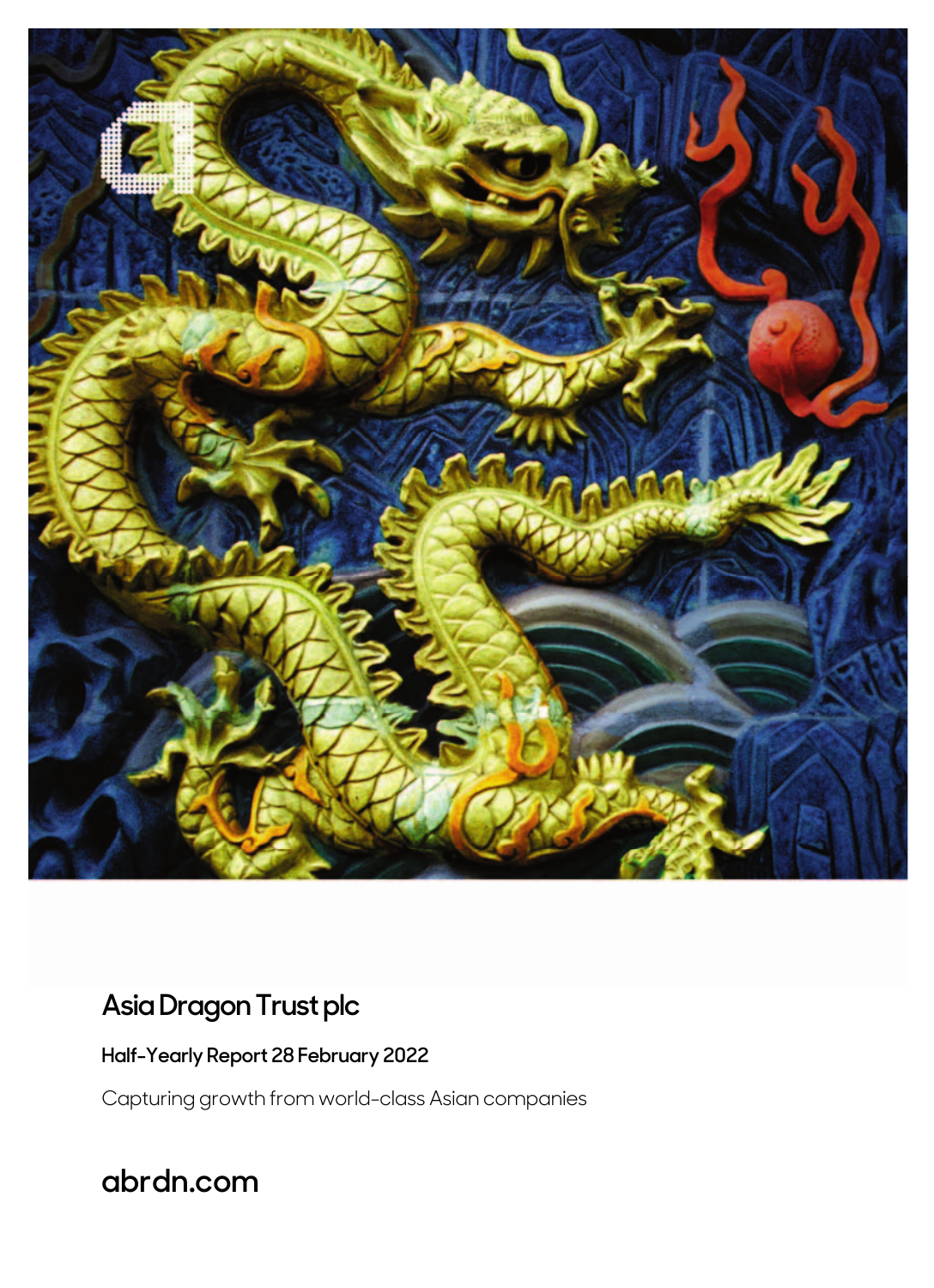# **Contents**

#### **Overview**

| Performance Highlights                                            |  |
|-------------------------------------------------------------------|--|
| Financial Calendar and Highlights                                 |  |
| Chairman's Statement                                              |  |
| Interim Management Report and Directors' Responsibility Statement |  |

#### **Portfolio**

| Ten Largest Investments               | Q.         |
|---------------------------------------|------------|
| Investment Portfolio                  | $1 \Omega$ |
| Our Investment Manager's Case Studies | 13         |

#### **Financial Statements**

| Condensed Statement of Comprehensive Income (unaudited) | 15 |
|---------------------------------------------------------|----|
| Condensed Statement of Financial Position (unaudited)   | 16 |
| Condensed Statement of Changes in Equity (unaudited)    | 17 |
| Condensed Statement of Cash Flows (unaudited)           | 18 |
| Notes to the Financial Statements                       | 19 |
| <b>General Information</b>                              |    |

| Alternative Performance Measures | 25   |
|----------------------------------|------|
| Investor Information             | -27. |
| Contact Addresses                | -33  |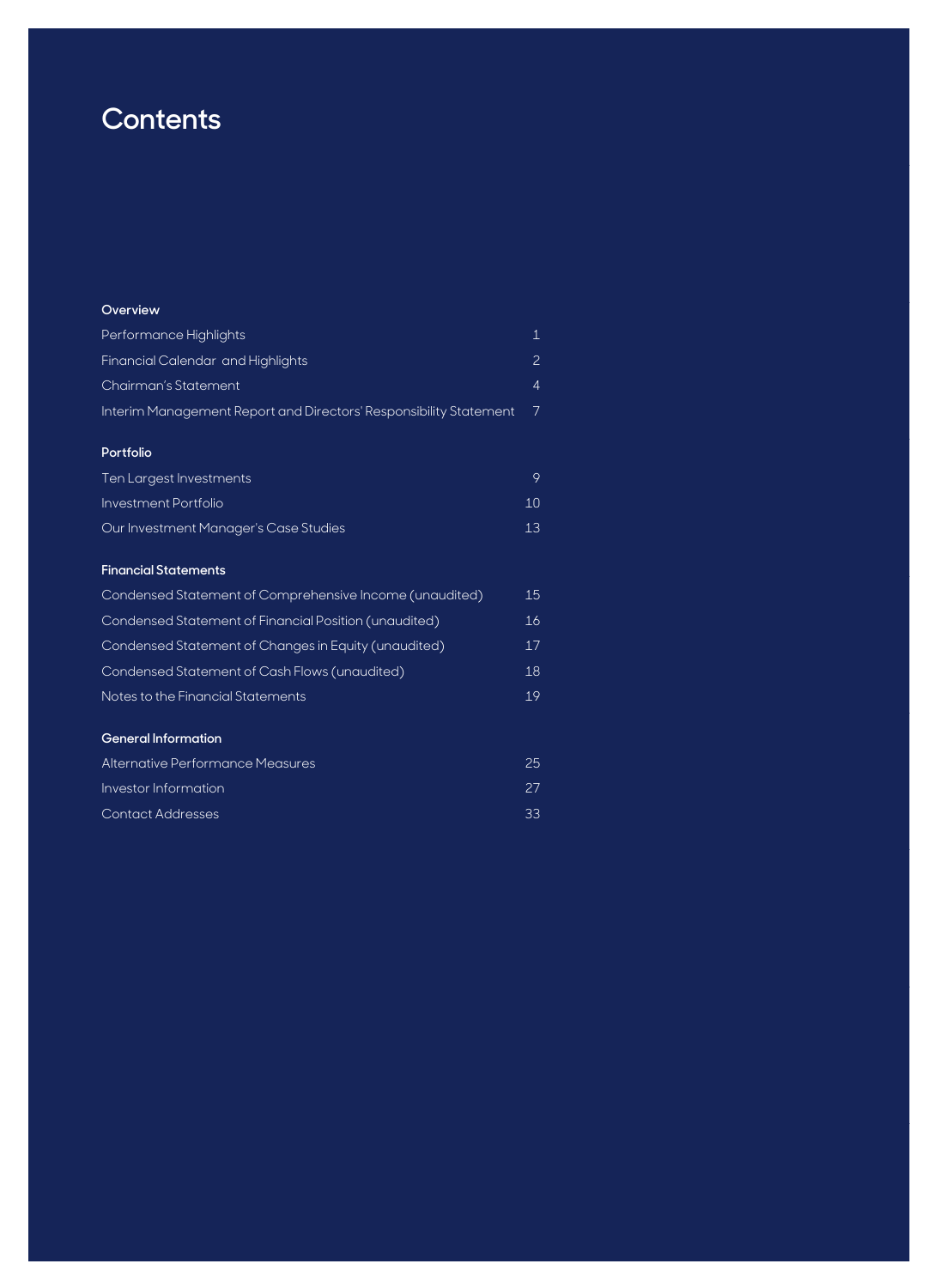# **Performance Highlights**

| Net asset value total return per<br>Ordinary share <sup>A</sup><br>Six months ended 28 February 2022 |          | Share price total return per<br>Ordinary share <sup>A</sup><br>Six months ended 28 February 2022 |          |
|------------------------------------------------------------------------------------------------------|----------|--------------------------------------------------------------------------------------------------|----------|
| $-7.7\%$<br>Year ended 31 August 2021                                                                | $+20.5%$ | $-6.3%$<br>Year ended 31 August 2021                                                             | $+24.3%$ |
|                                                                                                      |          |                                                                                                  |          |
| MSCI AC Asia Pacific (ex Japan) Index<br>(sterling adjusted) total return                            |          | Discount to net asset value <sup>A</sup>                                                         |          |
| Six months ended 28 February 2022<br>$-8.1\%$                                                        |          | As at 28 February 2022<br>8.4%                                                                   |          |
| Year ended 31 August 2021                                                                            | $+14.7%$ | As at 31 August 2021                                                                             | 9.6%     |
| <sup>A</sup> Considered to be an Alternative Performance Measure as defined on pages 25 and 26.      |          |                                                                                                  |          |

|                                                      | 6 months ended<br>28 February 2022 | Year ended<br>28 February 2022 | 3 years ended<br>28 February 2022 | 5 years ended<br>28 February 2022 | 10 years ended<br>28 February 2022 |
|------------------------------------------------------|------------------------------------|--------------------------------|-----------------------------------|-----------------------------------|------------------------------------|
| Net asset value per share <sup>A</sup>               | $-7.7\%$                           | $-8.4\%$                       | +32.6%                            | $+54.5%$                          | $+108.0\%$                         |
| Share price <sup>A</sup>                             | $-6.3%$                            | $-10.2%$                       | $+29.3%$                          | +47.2%                            | $+110.1%$                          |
| MSCI AC Asia (ex Japan) Index<br>(sterling adjusted) | $-8.1%$                            | $-10.6%$                       | $+21.6%$                          | +38.5%                            | $+113.4%$                          |

A Considered to be an Alternative Performance Measure as defined on pages 25 and 26.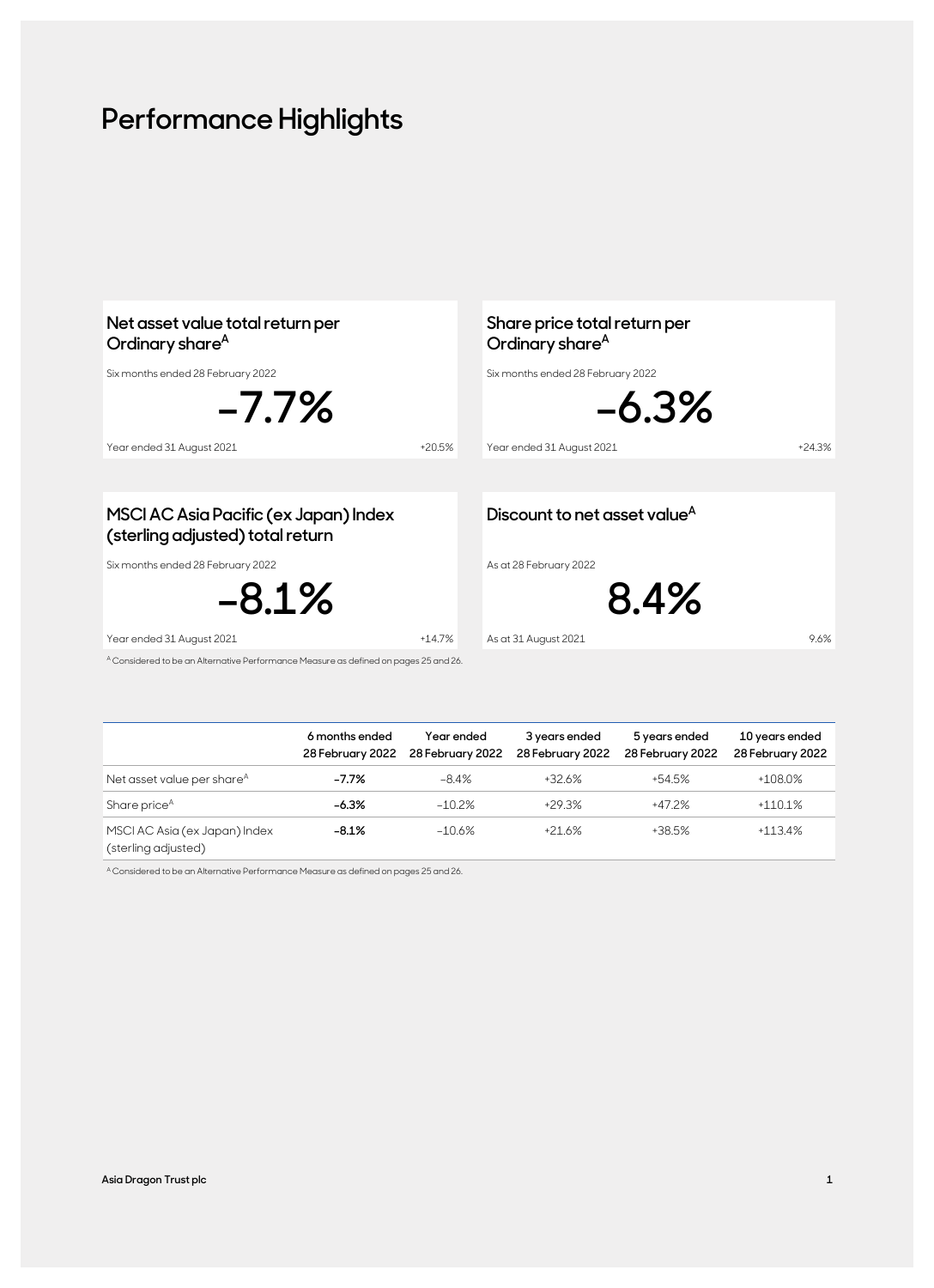# **Financial Calendar and Highlights**

### Financial Calendar

| Financial year end                                             | 31 August 2022 |
|----------------------------------------------------------------|----------------|
| Announcement of annual results for year ending 31 August 2022  | November 2022  |
| Annual General Meeting                                         | December 2022  |
| Final Ordinary dividend payable for year ending 31 August 2022 | December 2022  |

### **Financial Highlights**

|                                                                                | 28 February 2022 | 31 August 2021      | % change |
|--------------------------------------------------------------------------------|------------------|---------------------|----------|
| Equity shareholders' funds (£'000)                                             | 632.499          | 706.929             | $-10.5$  |
| Net asset value per share (capital return) $B$                                 | 517.33p          | 566.60p             | $-8.7$   |
| Share price (mid)                                                              | 474.00p          | 512.00 <sub>p</sub> | $-7.4$   |
| Discount to net asset value per Ordinary share <sup>A</sup>                    | 8.4%             | 9.6%                |          |
| MSCI AC Asia (ex Japan) Index (sterling adjusted; capital return) <sup>B</sup> | 1040.67          | 1138.78             | $-8.6$   |
| Net gearing <sup>A</sup>                                                       | 9.8%             | 7.9%                |          |
| Ongoing charges ratio <sup>A</sup>                                             | 0.82%            | 0.83%               |          |

A Considered to be an Alternative Performance Measure as defined on pages 25 and 26.

 $^{\mathrm{B}}$  Total return numbers shown under Performance Highlights.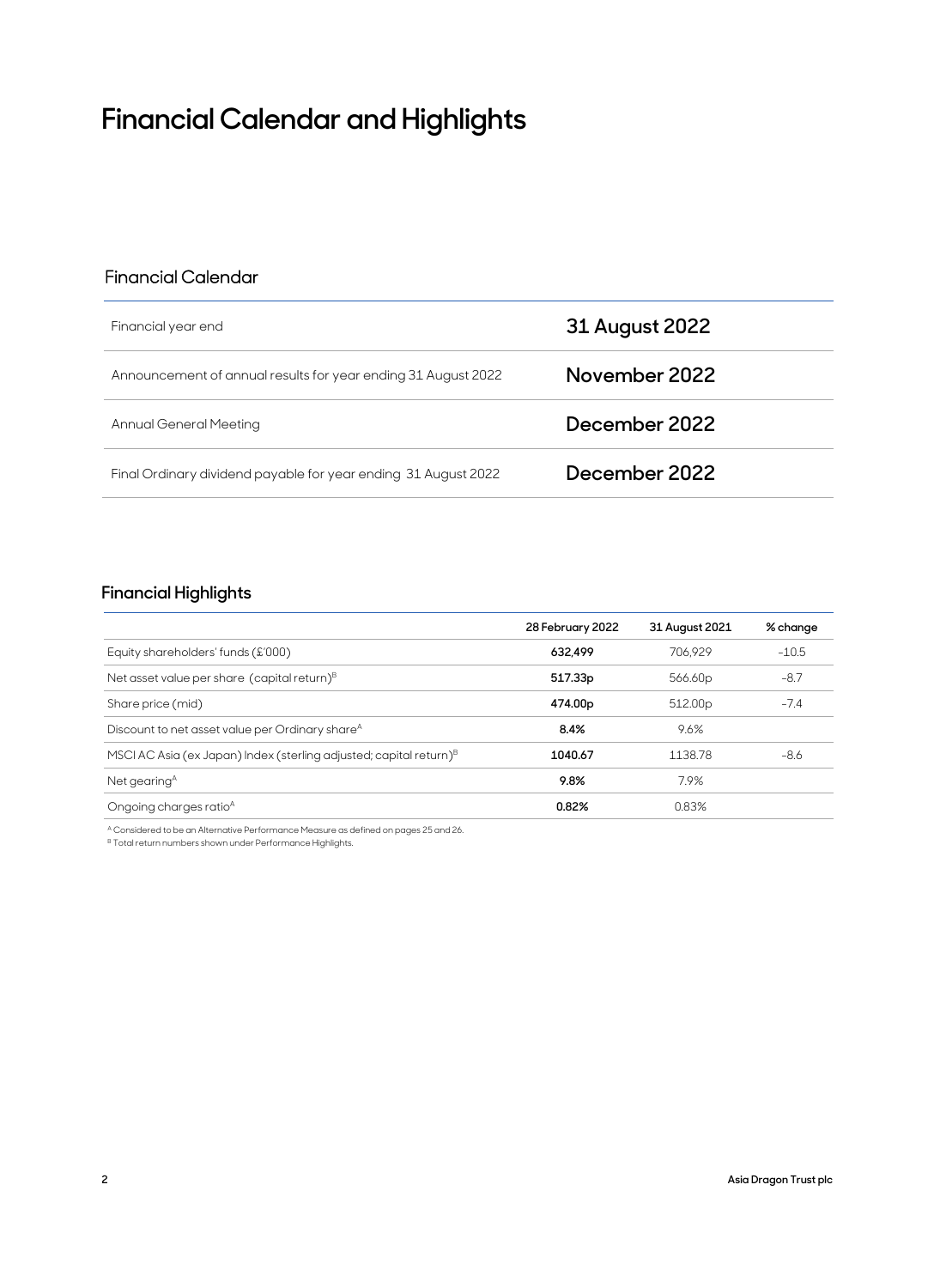# "This has been a turbulent period for Asian, indeed global, stock markets. Nevertheless, the Board remains positive on the long-term prospects for Asia and valuations look appealing versus global and US equities despite higher growth prospects in Asia"

James Will, Chairman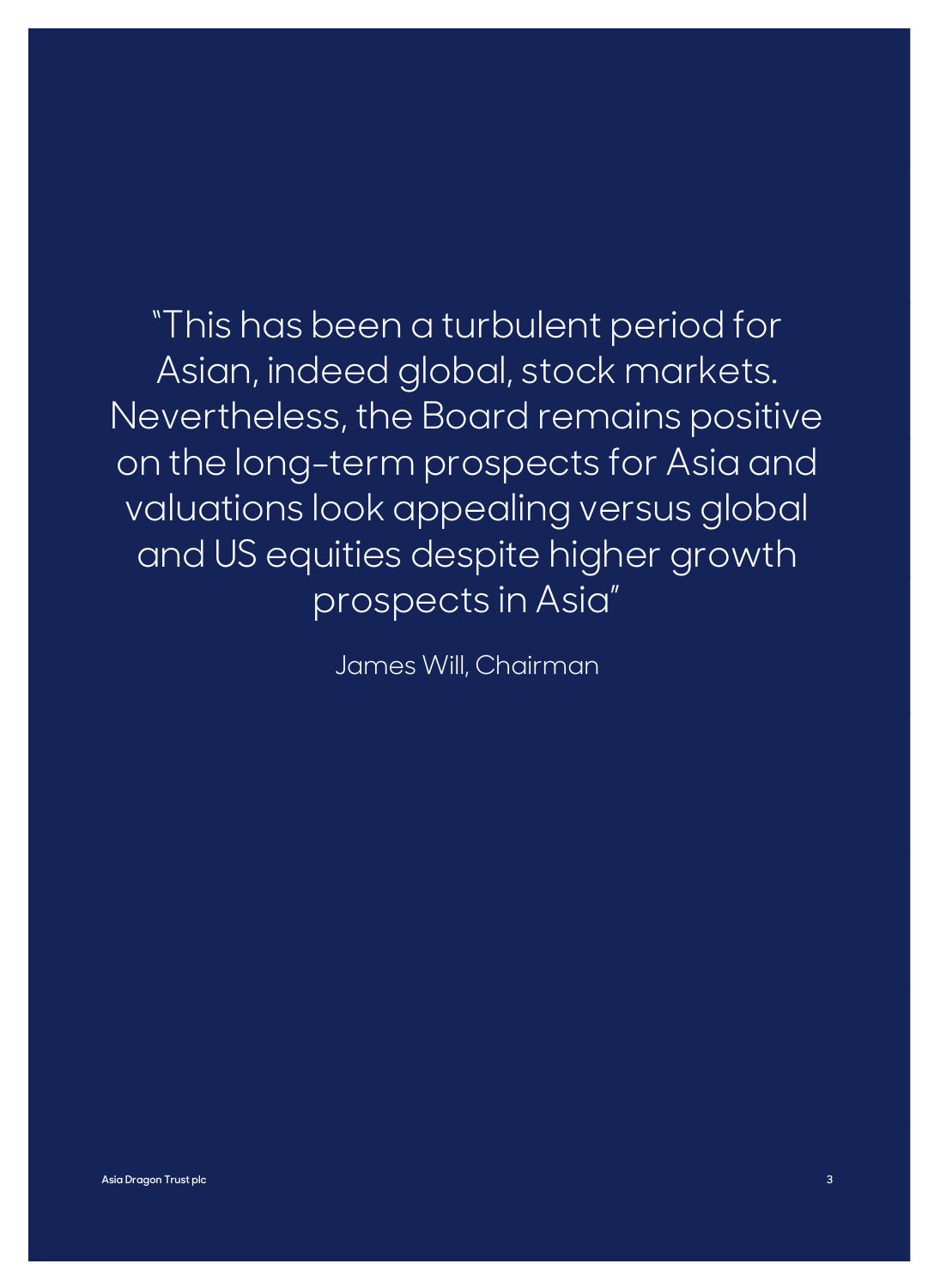# **Chairman's Statement**

#### **Results**

The six months under review was a turbulent period for Asian, indeed global, stock markets with the dominant themes being the US Federal Reserve's ("Fed") increase in interest rates, China's regulatory crackdown across a broad swathe of sectors, the Russian invasion of Ukraine and the continuing impact of Covid-19. Against this uncertain backdrop, the Company's net asset value ("NAV") fell by 7.7%, outperforming the Company's benchmark, the MSCI All-Country Asia ex Japan Index (the "Benchmark"), which fell by 8.1% (both in total return terms). The share price decreased by 6.3% to 28 February 2022, as the discount to NAV per share narrowed to 8.4%.

#### **Overview**

Most Asian markets closed lower over the six months as a resurgence of Covid-19 infections, triggered by the outbreak of the Omicron variant, led to the re-imposition of lockdown measures that restricted mobility and weighed on economies across Asia.

There was also mounting concern over rising interest rates as the Fed started to tighten its monetary policy amid signs of rising inflation domestically. Investors worried that this would have implications elsewhere, including in Asia, as rising rates would result in higher borrowing costs for companies and consumers, and in turn dampen corporate investment and consumer spending. However, most Asian policymakers have monetary and fiscal room for manoeuvre to combat any serious growth slowdown as a result of prudent policies.

Meanwhile, tensions escalated on Ukraine's borders, culminating in the Russian invasion. Concerns that the hostilities would disrupt global oil supplies drove the Brent crude oil price above US\$100 per barrel for the first time in eight years. Sharp rises in commodity prices, ranging from metals to food, led to commodity-exporting nations, such as Indonesia and Malaysia, broadly outperforming. Conversely, net importers of oil such as India, lagged the benchmark.

China was the worst performing market over the period, as companies faced a raft of challenges, including a broadening regulatory crackdown and disruptions to economic activity due to the zero-Covid policy and emergence of the Omicron variant. In addition, government efforts to curb excessive debt in the real estate sector led to default stress, shelved projects and a major property market slowdown. However, in contrast to the trend that saw major central banks around the world raise interest rates, the People's Bank of China cut several key lending rates to support the economy's return to healthier and more stable growth, the top priority for central government in 2022.

### **Performance and Portfolio Activity**

Our positioning in China was the main source of outperformance against the Benchmark during the period. The Chinese companies to which the Company has exposure have in general shown resilience despite the challenging operating environment.

Among the top contributors was **Kweichow Moutai**, which benefited from easing concerns over price regulation for producers and distillers of the Chinese spirit Baijiu, and the implementation of well-received market-driven initiatives. **Chacha Food**, a leading nut-based snack company, performed well on the back of price rises and strong shipments. The portfolio's bias towards high-quality companies was rewarded by the strong performance of our largest holding, **China Resources Land** ("CR Land"), during the period. Despite substantial challenges in the real estate sector, CR Land posted gains as investors gravitated towards higher-quality property companies.

The Investment Manager remains convinced of China's long-term structural growth prospects. In such a period of extreme volatility, the opportunity was taken to add some quality mainland companies and enhance the China mix of the portfolio. New additions included electric vehicle ("EV") battery maker **Contemporary Amperex**, which offers exposure to the growing mainland demand for EVs. It has a dominant market share with an extensive local supply chain and is a global leader in battery and energystorage systems. Vehicle electrification and the increased adoption of renewable energy will impact significantly China's ability to meet its net zero emission target by 2060.

Another new holding was **Shenzhen Inovance**, a leader in China's industrial automation sector, which is expected to be a key beneficiary of the increasing adoption of automation in China. Shenzhen Inovance has a focus on clean technology opportunities through its industrial robotics and process control products. Automation is an important piece of the broader energy transition effort as equipment and machinery upgrades increase energy efficiency in the manufacturing sector, which is a significant emitter of greenhouse gasses.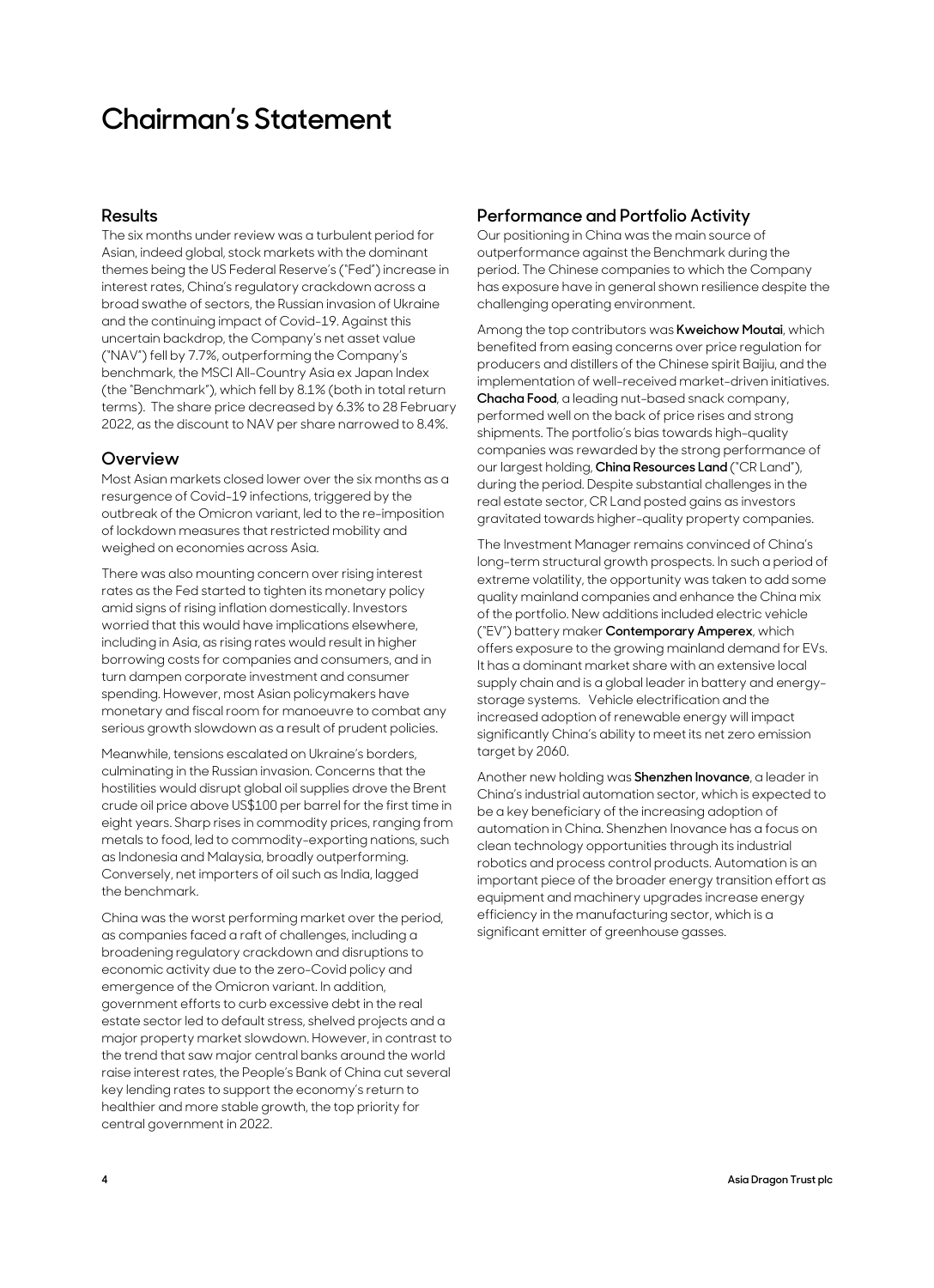The Investment Manager believes that the current volatility presents an opportunity to invest in good companies in structurally growing sectors as their share prices have fallen to more attractive levels. Some examples of such companies are in the area of information technology. **Naura Technology's** technology heritage and research and development strengths position it well to be at the forefront of China's semiconductor equipment development. Taiwan's **Andes Technology** is among the top three companies globally for RISC-V, an open-source instruction set architecture ("ISA") that defines the way software talks to a processor. The Investment Manager sees RISC-V gaining market share because of its simpler ISA and superior powerperformance attributes. The Company also opened a position in **Yonyou Network Technology**, the largest enterprise resource planning ("ERP") provider in China.

In addition, the Investment Manager is seeing equivalent opportunities beyond China. As a result of increased choice in other markets such as India, the portfolio now has greater exposure to the Indian digital sector after participating in two initial public offers and building positions during the subsequent sell offs. FSN E-Commerce Ventures is a beauty and fashion ecommerce company, which is considered well positioned to meet aspirational demand in India**. PB Fintech** is the leading online insurance platform in India that enjoys a dominant market share. Although it underperformed over the period, partly due to the rotation from growth to value stocks, the company should deliver healthy long-term growth, underpinned by increasing insurance penetration and financial literacy in its domestic market.

Over the period, the Company benefited from exposure to cyclically sensitive companies in the countries where the economic recovery from the pandemic has lagged, such as **Ayala Land** in the Philippines. The positioning within cyclical financial holdings also proved positive, especially in South-East Asia. Singaporean banks **DBS Group** and **Oversea-Chinese Banking Corp** performed well, driven by positive earnings and the resumption of pre-pandemic dividend payouts, while Indonesia-based **Bank Central Asia** and Thailand's **Kasikornbank** also contributed to performance. All should benefit from rising interest rates and the re-opening of South-East Asian economies as access to vaccines improve. More negatively, **Housing Development Finance Corp**, the leading housing finance company in India, detracted despite the recovery in mortgage demand. Subsequently, since the period end the company and **HDFC Bank** announced their planned merger leading to a sharp rise in the share price of both entities. While subject to regulatory approvals and other customary closing conditions, the transaction will be the largest in India by value and will create one of the world's largest financial services companies.

In view of opportunities brought about by the re-opening of economies, the Investment Manager increased the Company's exposure to cyclical companies, introducing India's largest passenger vehicle company, **Maruti Suzuki,** and Thailand's Kasikornbank. Maruti Suzuki is a subsidiary of Japan's Suzuki and boasts a dominant market share in the four-wheeler market in India. Kasikornbank is a leader in digitalisation and technology in the Thai market. The company has a superior record in managing environmental, social and governance factors versus its domestic peers and is expected to benefit from a reopening of the country.

#### **Revenue Account**

For the six months ended 28 February 2022, the revenue account recorded a return on ordinary activities after taxation of £1,198,000, representing 0.97p per share, compared with a return of £2,861,000 for the six months to 28 February 2021 (2.28p per share).

The bulk of this fall in revenue was due to the large Samsung special dividend received in the same period last year (worth approximately £1.5 million) which, as expected, was not repeated this year.

### **Events during the Period**

At the Company's Annual General Meeting held on 15 December 2021, all resolutions, including the continuation vote and the introduction of five-yearly performancerelated conditional tender offers, in addition to the regular continuation votes, were passed. The first period during which the Company's performance against the Benchmark will be assessed for the purposes of implementing the first conditional tender offer commenced on 1 September 2021 and will last until 31 August 2026. Subsequent conditional tender offers will be assessed every five years thereafter.

#### **The Board**

As part of its succession plans, the Board was pleased to welcome Matthew Dobbs as a non-executive Director with effect from 1 February 2022. Mr Dobbs is a renowned Asian and Small Companies investment expert and brings a wealth of knowledge and experience to the Board.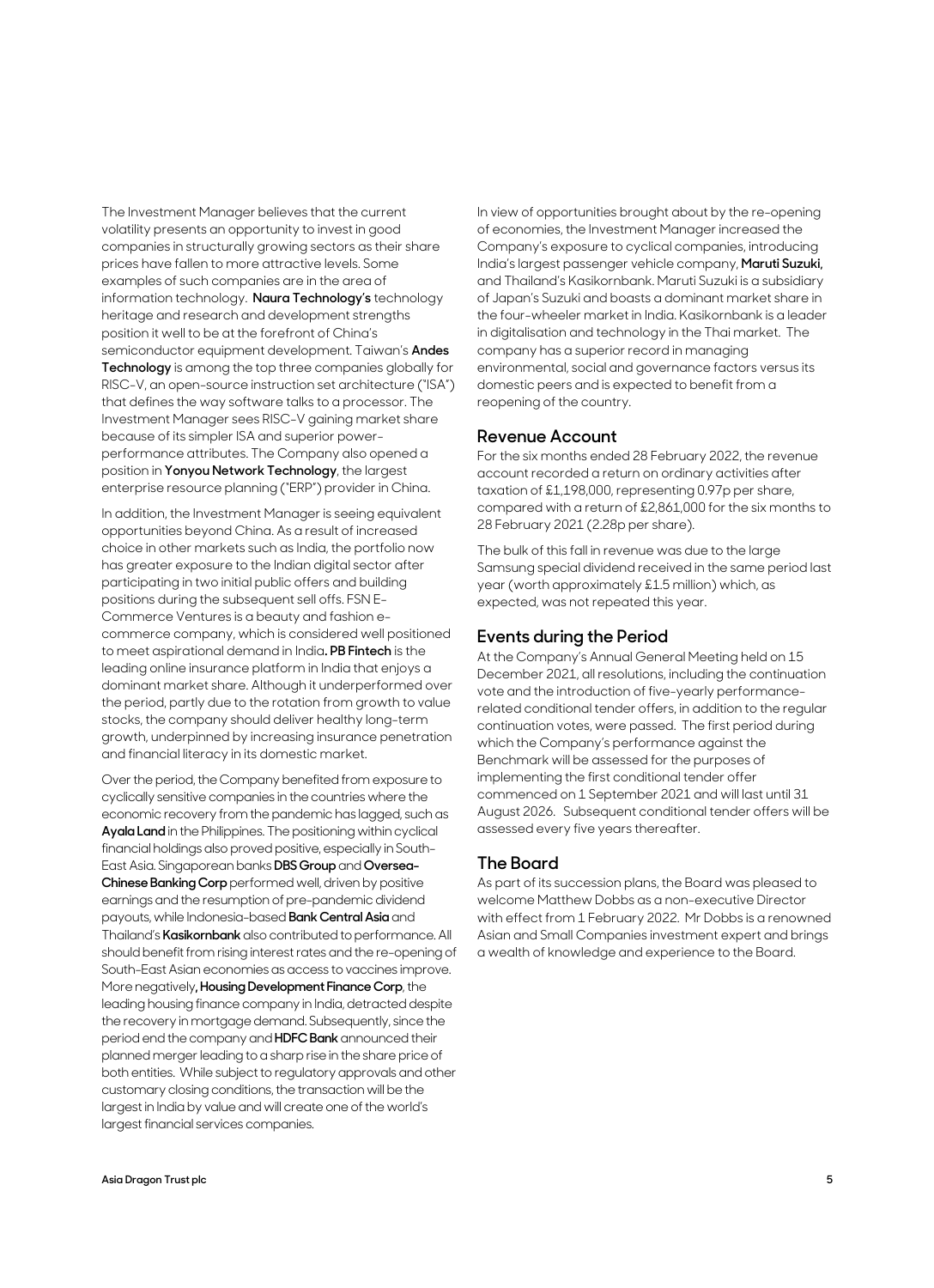# **Chairman's Statement**

### **Continued**

### **Gearing**

The Board believes that the sensible use of modest financial gearing should enhance returns to shareholders over the longer term. At the beginning of the financial year the Company had in place a £75 million three year loan facility, of which £25 million was fixed and fully drawn down with a further £40 million of the revolving £50 million facility drawn down, The facility will expire in July 2022 and the Board will be considering the options for a replacement facility in advance of its expiry. Should the Board decide not to renew the facility, any outstanding borrowing would be repaid through the proceeds of equity sales as required.

At 28 February 2022, £40 million of the revolving facility and £25 million of the fixed loan facility were drawn down and the net gearing position was 9.8%, compared to 7.9% at the end of August 2021.

The Investment Manager continues to monitor closely gearing levels and bank covenants. As at 20 April 2022 the Company's net assets stood at £576.9 million and net gearing was 10.5%. These levels remain comfortably within the covenant limits.

#### **Discount and Share Buybacks**

The discount level of the Company's shares is closely monitored by the Board and Investment Manager and the Board seeks to manage the discount in line with the peer group. During the six months to 28 February 2022, 2,504,682 shares were bought back and held in treasury. Since 28 February 2022, a further 851,096 shares have been bought back into treasury.

#### **Outlook**

The horrific events unfolding in Ukraine are a stark reminder of the uncertain times in which we live. From an economic perspective, rising inflation and an increasingly hawkish Fed were already of concern before the escalation of Russia-Ukraine hostilities, and a protracted conflict risks intensifying this. Covid-19 also remains a threat and, although Omicron appears to be less virulent than previous variants, further flare-ups of the virus and mutations cannot be ruled out. Nevertheless, the continued increase in vaccinations across Asia is encouraging and positive for consumption, corporates and the wider economy.

China's economy remains under pressure due to tightening regulation, the common-prosperity policy, the zero-Covid strategy and strained relations with the US. However, Beijing is implementing measures to stimulate a recovery and return to a stable growth track. The Investment Manager believes that the geopolitical situation will accelerate China's drive for self-sufficiency, which will provide plenty of investment opportunities across diverse sectors such as consumption, technology and green energy.

The Board and the Investment Manager are acutely aware of the challenges facing investors and will monitor developments closely, particularly the second-order effects on inflation and global growth prospects. Further, the current market environment underlines the importance of maintaining an active approach to investing, with a strong focus on holding high-quality businesses with strong balance sheets that can withstand the effects of inflation through strong pricing power.

In addition, the Board remains positive on the long-term prospects for Asia. It remains the world's fastest-growing region, underpinned by powerful structural trends such as increasing affluence, rising urbanisation and growing technology adoption. This offers a plethora of investment opportunities and valuations in the region look appealing versus global and US equities despite higher growth prospects in Asia.



**James Will** Chairman 21 April 2022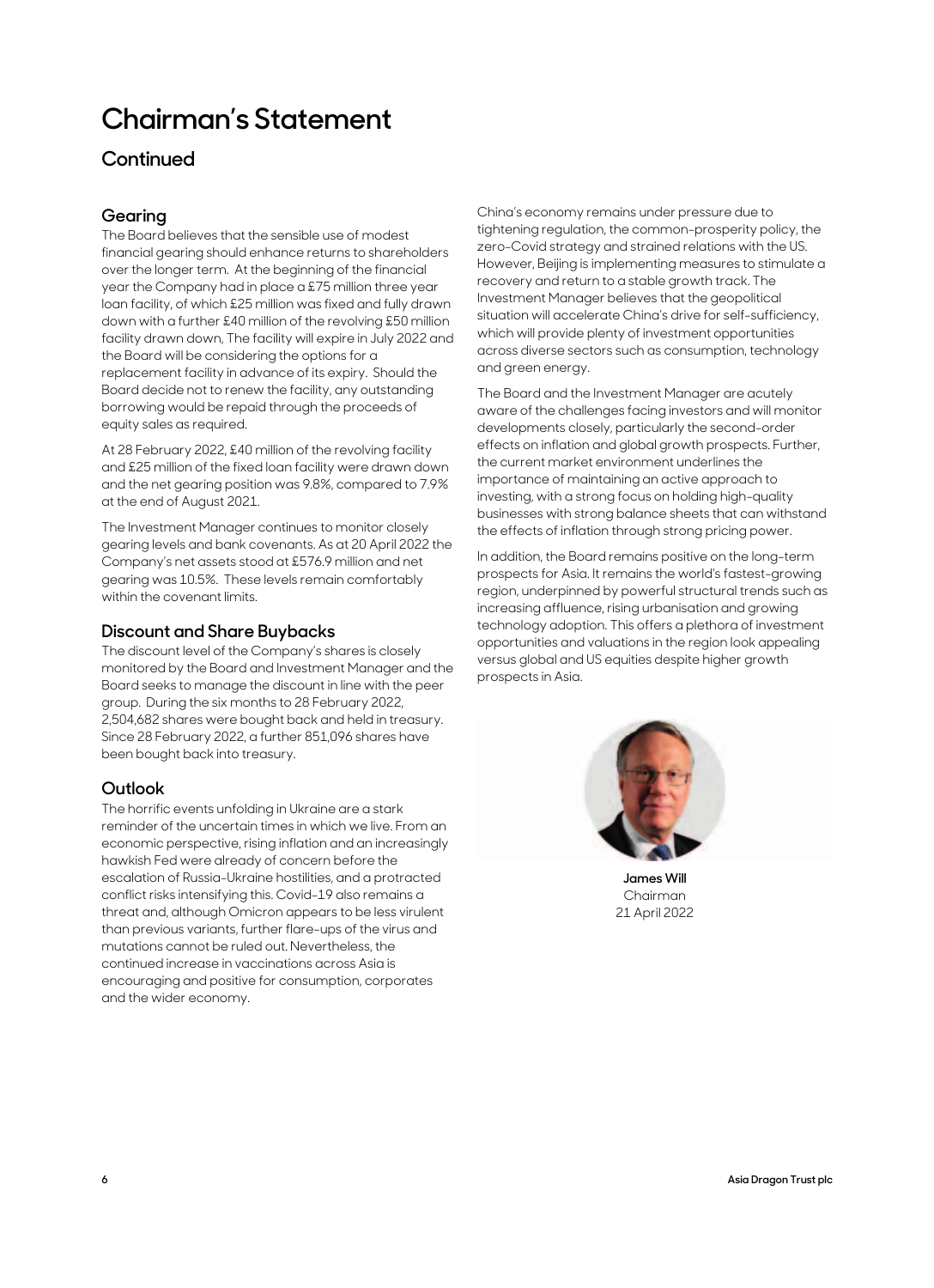# **Interim Management Report and Directors' Responsibility Statement**

#### **Principal Risks and Uncertainties**

There are a number of risks which, if realised, could have a material adverse effect on the Company and its financial position, performance and prospects. The Board has in place a robust process to identify, assess and monitor the principal risks and uncertainties facing the Company and to identify and evaluate newly emerging risks. A summary of the principal risks and uncertainties facing the Company is summarised below under the following headings:

- · Investment Performance
- · Concentration Risk
- · Major market event or geo-political risk
- · Resource
- Reliance on Third Party Service Providers
- Discount volatility
- · Gearing
- · Regulatory

Details of these risks and a description of the mitigating actions which the Company has taken are provided in detail on pages 14 and 15 of the 2021 Annual Report.

In addition to these risks, there are also a large number of international political and economic uncertainties which could have an impact on the performance of Asian markets and the Board is monitoring closely the current geo-political risks, market volatility and uncertainty associated with Russia's invasion of Ukraine. There also continues to be a number of contingent risks associated with Covid-19 which the Board monitors, that might impact the Company and the markets in which it operates.

The Board is also mindful of the risks arising from emerging environmental, social and governance ("ESG") challenges and climate change. The Board continues to monitor, through the Investment Manager, the potential risk that investee companies may fail to keep pace with ESG and climate change developments.

In the view of the Board, in all other respects, the principal risks and uncertainties have not changed materially during the six months to 28 February 2022. The Board continues to monitor the risk environment and does not expect the risks facing the Company to change materially in the second half of the financial year ended 31 August 2022.

#### **Going Concern**

The Directors have undertaken a rigorous review of the Company's ability to continue as a going concern. The Company's assets consist substantially of equity shares in companies listed on recognised stock exchanges and in most circumstances are realisable within a short timescale.

The Company has a three year loan facility of £75 million in place until July 2022. The Board has set limits for borrowing and regularly monitors the Company's covenant compliance and gearing levels and is satisfied that there is sufficient headroom in place and flexibility if required. A replacement option will be sought in advance of the expiry of the facility in July 2022, or, should the Board decide not to renew this facility, any outstanding borrowing would be repaid through the proceeds of equity sales as required.

The Board has considered the impact of Covid-19 and believes that this will have a limited financial impact on the Company's operational resources and existence. The Company's portfolio comprises entirely "Level One" assets (listed on a recognisable exchange and realisable within a short timescale), and the Company employs a relatively low level of gearing. The Board has been regularly updated by the Investment Manager on the resilience of the Investment Manager's systems as well as those of the other key third party service providers and is satisfied that suitable business continuity plans are in place and have proved effective throughout the course of the pandemic.

The Directors are mindful of the principal risks and uncertainties disclosed above and, having reviewed forecasts detailing revenue and liabilities, they believe that the Company has adequate financial resources to continue its operational existence for the foreseeable future and for at least twelve months from the date of this Report. Accordingly, they continue to adopt the going concern basis of accounting in preparing the financial statements.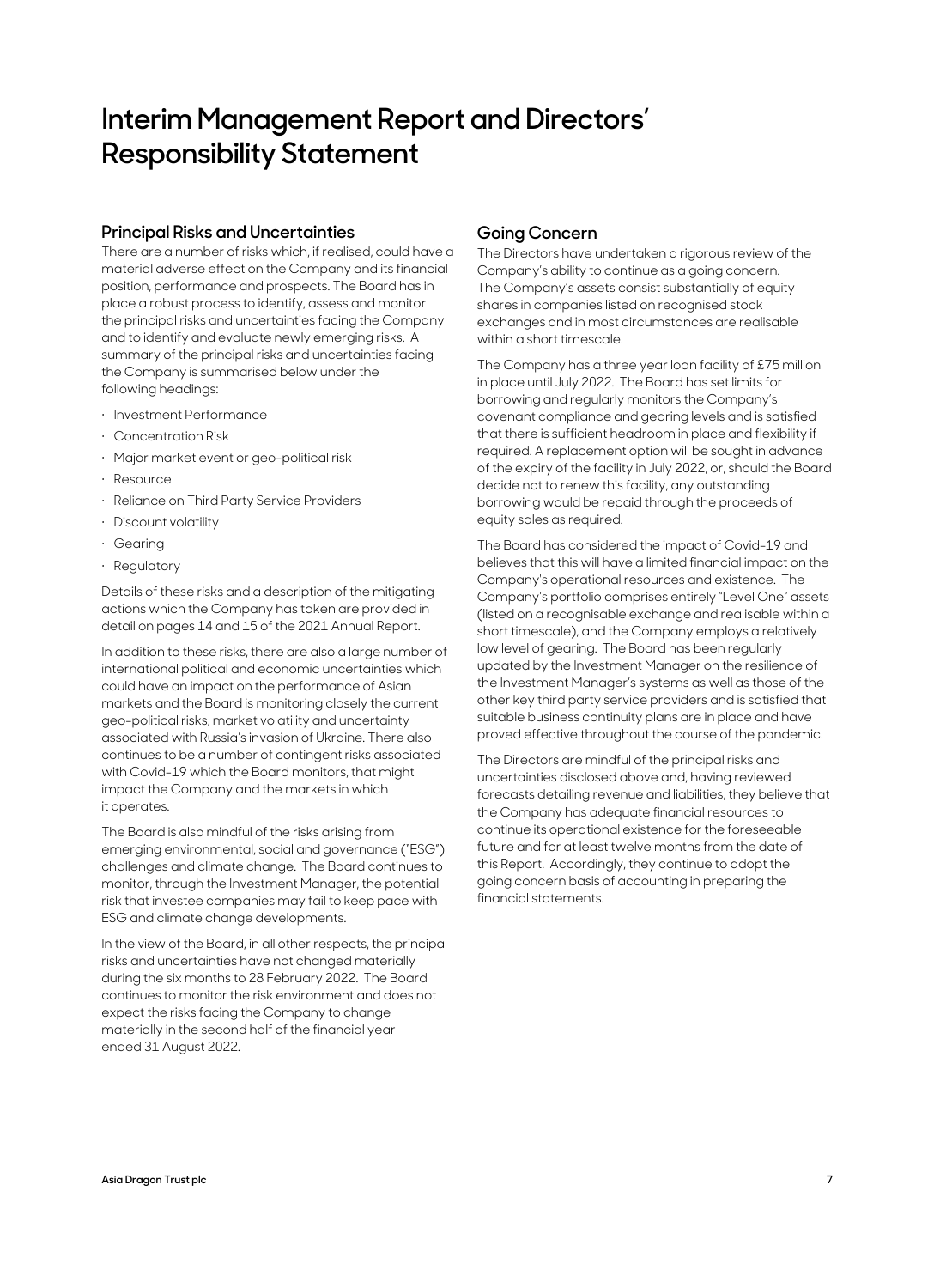# **Interim Management Report and Directors' Responsibility Statement**

### **Continued**

## **Related Party Disclosures and Transactions with the Alternative Investment Fund**

#### **Manager and Investment Manager**

Aberdeen Standard Fund Managers Limited ("ASFML") has been appointed as the Company's Alternative Investment Fund Manager ("AIFM").

ASFML has (with the Company's consent) delegated certain portfolio and risk management services, and other ancillary services, to Aberdeen Asset Managers Limited and abrdn Asia Limited which are regarded as related parties under the UKLA's Listing Rules. Details of the fees payable to ASFML are set out in note 13 to the condensed financial statements.

### **Responsibility Statement of the Directors in respect of the Half-Yearly Financial Report**

The Disclosure Guidance and Transparency Rules of the UK Listing Authority require the Directors to confirm their responsibilities in relation to the preparation and publication of the Interim Management Report and Financial Statements.

The Directors confirm to the best of their knowledge that:

- · the condensed set of financial statements contained within the Half-Yearly financial report has been prepared in accordance with FRS 104 Interim Financial Reporting and give a true and fair view of the assets, liabilities, financial position and return of the Company for the period ended 28 February 2022; and;
- the Interim Management Report, together with the Chairman's Statement includes a fair review of the information required by:
- a) DTR 4.2.7R of the Disclosure Guidance and Transparency Rules , being an indication of important events that have occurred during the first six months of the financial year and their impact on the condensed set of financial statements; and a description of the principal risks and uncertainties for the remaining six months of the year; and
- b) DTR 4.2.8R of the Disclosure Guidance and Transparency Rules, being related party transactions that have taken place in the first six months of the current financial year and that have materially affected the financial position or performance of the Company during that period; and any changes in the related party transactions described in the last Annual Report that could do so.

The Half-Yearly Financial Report was approved by the Board and the above Directors' Responsibility Statement was signed on its behalf by the Chairman.

#### **For Asia Dragon Trust plc, James Will** Chairman

21 April 2022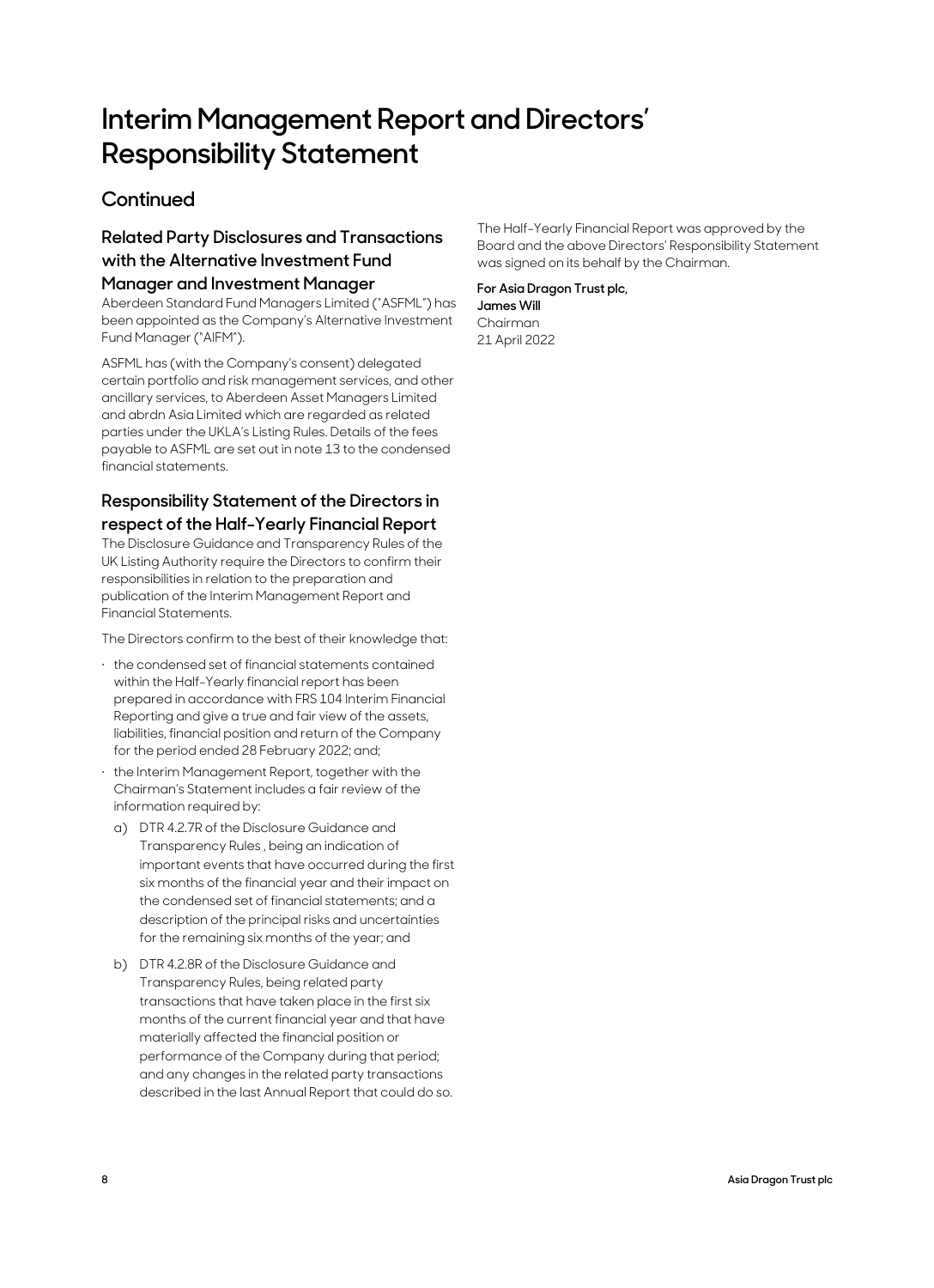# **Ten Largest Investments**

#### **As at 28 February 2022**



#### **Taiwan Semiconductor Manufacturing Company ("TSMC")**

As the world's largest pure-play semiconductor manufacturer, TSMC provides a full range of integrated foundry services, along with a robust balance sheet and good cash generation that enables it to keep investing in cutting-edge technology and innovation.

#### **Tencent 腾讯**

#### **Tencent Holdings AIA Group**

The internet giant continues to strengthen its ecosystem and whilst the regulator is keen to make sure that large companies do not sacrifice other stakeholders' interests for their own profit, the Investment Manager continues to see great potential in Tencent Holdings' ability to balance its multiple revenue streams, its ability to monetise its social media and payment platforms whilst addressing the regulator's concerns.

### **EHDFC**

A steady, well-managed financial services conglomerate with leading positions in mortgage finance, retail banking, life insurance and asset management, supported by a broad distribution network, efficient cost structure and balance sheet quality.



The Chinese internet group is a leading global e-commerce company with many impressive businesses, including the Taobao and Tmall online platforms in the mainland. It also has interests in logistics, media as well as cloud computing platforms and payments.



Hon Hai is Apple's main iPhone supplier. The Investment Manager likes that the company is broadening its business into electric vehicle-related opportunities, while management has become more disciplined in its investments.

## **SAMSUNG**

#### **Samsung Electronics (Pref)**

One of the global leaders in the memory chips segment, and a major player in smartphones and display panels as well. It has a vertically integrated business model and robust balance sheet, alongside good free cash flow generation.



A leading pan-Asian life insurance company, it is poised to take advantage of Asia's growing affluence, backed by an effective agency force and a strong balance sheet.



Among the largest local private banks in Indonesia, it is well capitalised and has a big and stable base of low-cost deposits that funds its lending, while asset quality has remained solid.

### Alibaba Group **OCBC Bank** Oversea-Chinese Banking Corporation

A well-managed Singapore bank with a solid capital base and good cost-toincome ratio. It is diversified by both geography and service offerings, with interests spanning Southeast Asia, North Asia, wealth management and life assurances well as its core banking activities.



A distilled Chinese liquor maker, which has a wide domestic business moat supported by strong brand equity.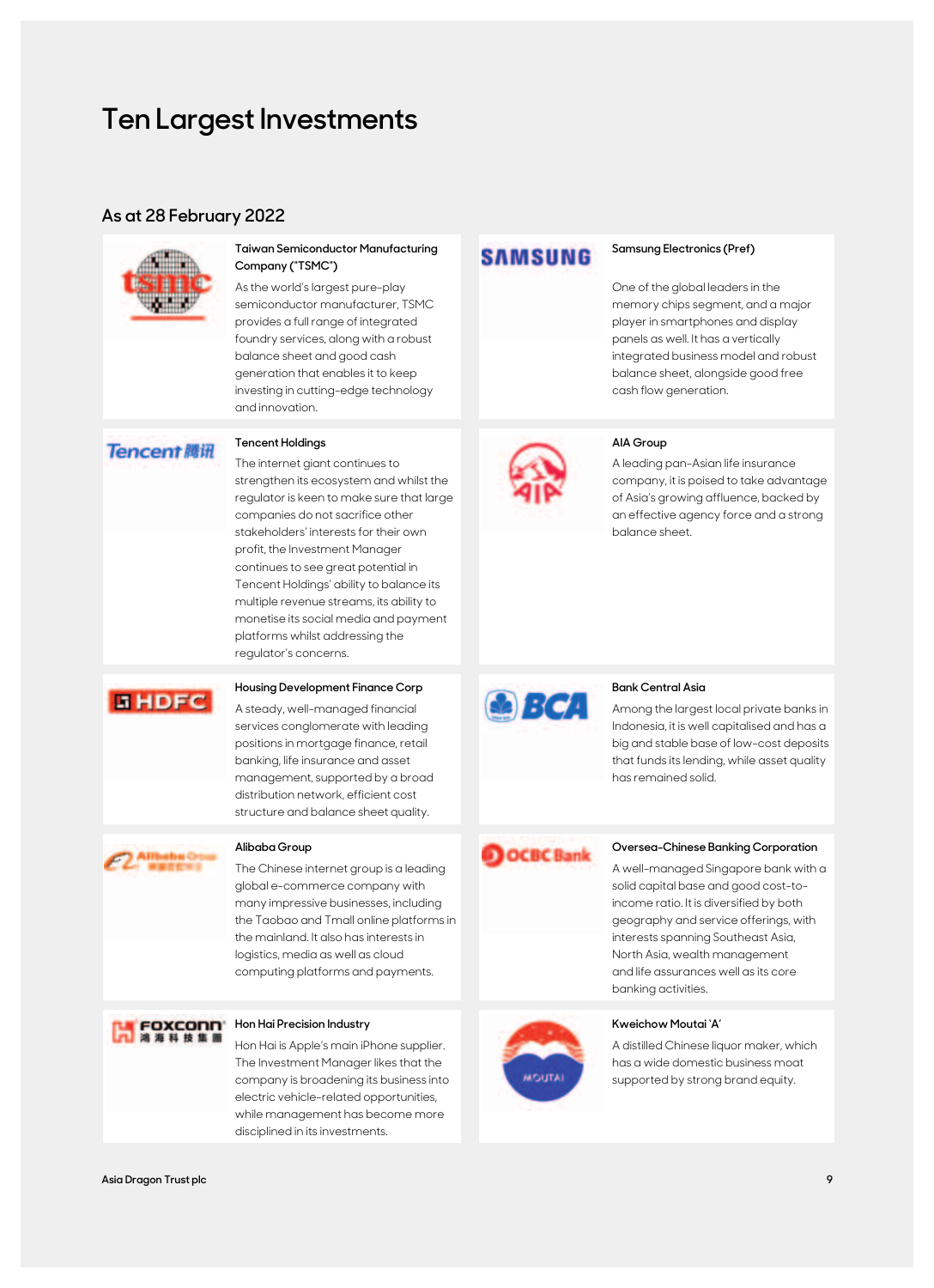# **Investment Portfolio**

## **At 28 February 2022**

| Company                                       | Industry                                       | Country     | Valuation<br>£'000 | Total<br>assets<br>% |
|-----------------------------------------------|------------------------------------------------|-------------|--------------------|----------------------|
| Taiwan Semiconductor Manufacturing<br>Company | Semiconductors & Semiconductor Equipment       | Taiwan      | 74,855             | 10.7                 |
| Samsung Electronics (Pref)                    | Technology Hardware Storage & Peripherals      | South Korea | 53,526             | 7.6                  |
| Tencent Holdings                              | Interactive Media & Services                   | China       | 49,014             | 7.0                  |
| AIA Group                                     | Insurance                                      | Hong Kong   | 38,182             | 5.4                  |
| Housing Development Finance Corp              | Thrifts & Mortgage Finance                     | India       | 26,891             | 3.8                  |
| Bank Central Asia                             | <b>Banks</b>                                   | Indonesia   | 19,603             | 2.8                  |
| Alibaba Group                                 | Internet & Direct Marketing Retail             | China       | 17,192             | 2.4                  |
| Oversea-Chinese Banking Corporation           | Banks                                          | Singapore   | 16,078             | 2.3                  |
| Hon Hai Precision Industry                    | Electronic Equipment, Instruments & Components | Taiwan      | 14,986             | 2.1                  |
| Kweichow Moutai 'A'                           | Beverages                                      | China       | 14,477             | 2.1                  |
| Top ten investments                           |                                                |             | 324,804            | 46.2                 |
| <b>Tata Consultancy Services</b>              | <b>IT Services</b>                             | India       | 14,325             | 2.0                  |
| <b>DBS</b> Group                              | <b>Banks</b>                                   | Singapore   | 13,851             | 2.0                  |
| China Merchants Bank A                        | <b>Banks</b>                                   | China       | 13,716             | 2.0                  |
| Kotak Mahindra Bank                           | <b>Banks</b>                                   | India       | 13,527             | 1.9                  |
| China Tourism Group Duty Free Corp 'A'        | <b>Speciality Retail</b>                       | China       | 13,339             | 1.9                  |
| Hong Kong Exchanges & Clearing                | Capital Markets                                | Hong Kong   | 12,013             | 1.7                  |
| Nari Technology                               | <b>Electrical Equipment</b>                    | China       | 10,641             | 1.5                  |
| SBI Life Insurance                            | Insurance                                      | India       | 10,355             | 1.5                  |
| Ayala Land                                    | Real Estate Management & Development           | Philippines | 10,075             | 1.4                  |
| Delta Electronic                              | Electronic Equipment, Instruments & Components | Taiwan      | 9,103              | 1.3                  |
| <b>Twenty largest investments</b>             |                                                |             | 445,749            | 63.4                 |
| Kasikornbank                                  | <b>Banks</b>                                   | Thailand    | 8,974              | 1.3                  |
| LG Chem                                       | Chemicals                                      | South Korea | 8,606              | 1.2                  |
| Shenzhou International Group                  | Textiles, Apparel & Luxury Goods               | China       | 8,519              | 1.2                  |
| Silergy Corp                                  | Semiconductors & Semiconductor Equipment       | Taiwan      | 8,311              | 1.2                  |
| <b>Budweiser Brewing</b>                      | Beverages                                      | Hong Kong   | 8,305              | 1.2                  |
| Sungrow Power Supply Co - A                   | <b>Electrical Equipment</b>                    | China       | 8,121              | 1.2                  |
| Yunnan Energy New Material - A                | Chemicals                                      | China       | 8,101              | 1.2                  |
| Samsung Biologics <sup>B</sup>                | Life Sciences Tools & Services                 | South Korea | 7,839              | 1.1                  |
| Wanhua Chemical Group - A                     | Chemicals                                      | China       | 7,462              | 1.1                  |
| Siam Cement 'F'                               | <b>Construction Materials</b>                  | Thailand    | 7,440              | 1.1                  |
| Thirty largest investments                    |                                                |             | 527,427            | 75.2                 |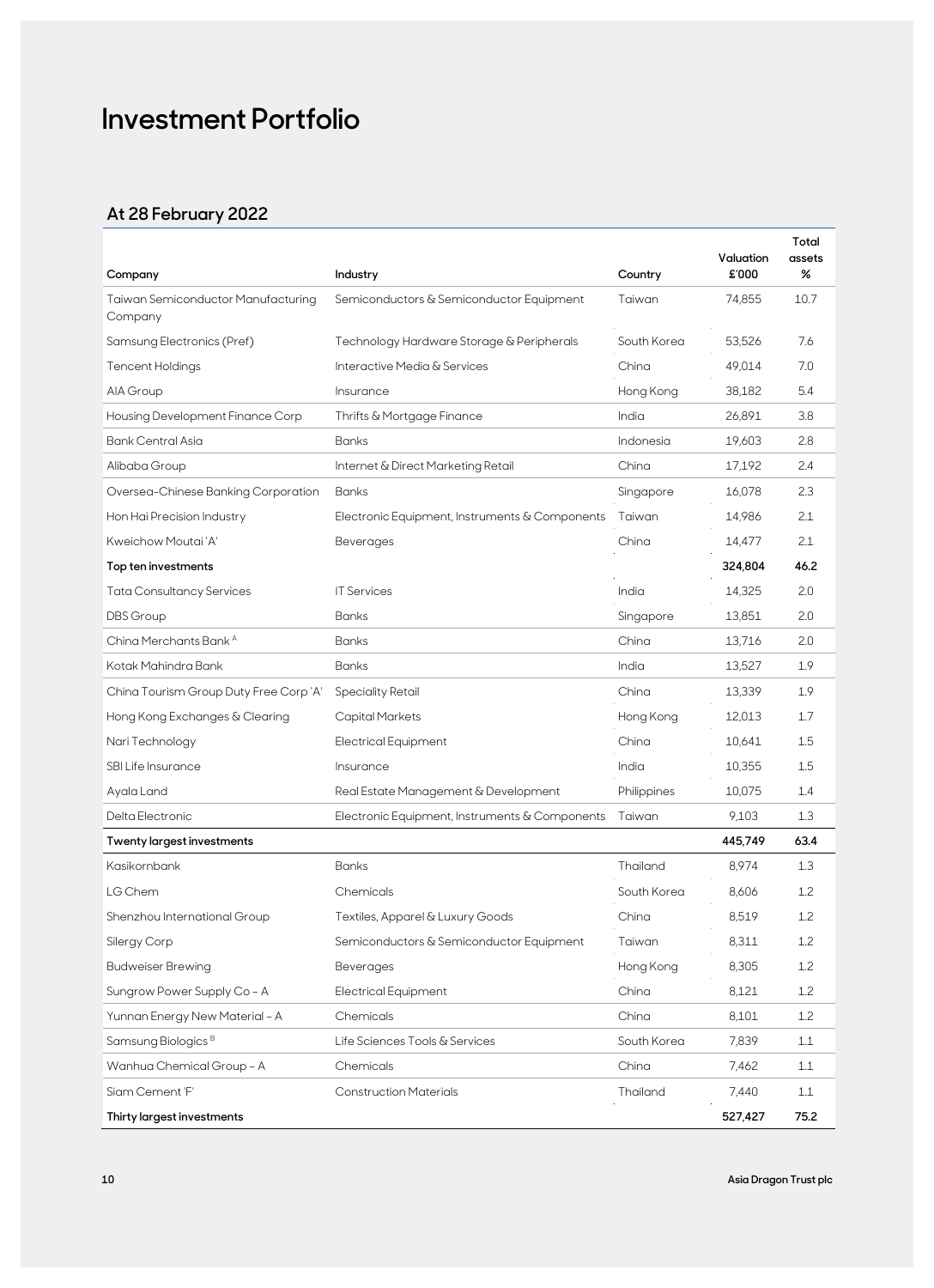## **At 28 February 2022**

| Company                                         | Industry                                 | Country     | Valuation<br>£'000 | Total<br>assets<br>% |
|-------------------------------------------------|------------------------------------------|-------------|--------------------|----------------------|
| Hindustan Unilever                              | Personal Products                        | India       | 7,051              | 1.0                  |
| Kakao Corp                                      | Interactive Media & Services             | South Korea | 6,875              | 1.0                  |
| Maruti Suzuki India                             | Automobiles                              | India       | 6,805              | 1.0                  |
| <b>Bank of Philippine Islands</b>               | <b>Banks</b>                             | Philippines | 6,789              | 1.0                  |
| ShenZhen Mindray Bio-Medical<br>Electronics - A | Health Care Equipment & Supplies         | China       | 6,697              | 1.0                  |
| Ultratech Cement                                | <b>Construction Materials</b>            | India       | 6,623              | 0.9                  |
| China Resources Land                            | Real Estate Management & Development     | China       | 6,617              | 0.9                  |
| Longi Green Energy Technology - A               | Semiconductors & Semiconductor Equipment | China       | 6,382              | 0.9                  |
| Wuxi Biologics (Cayman)                         | Life Sciences Tools & Services           | China       | 6,301              | 0.9                  |
| GDS Holdings ADS                                | <b>IT Services</b>                       | China       | 6,293              | 0.9                  |
| Forty largest investments                       |                                          |             | 593,860            | 84.7                 |
| Contemporary Amperex - A                        | <b>Electrical Equipment</b>              | China       | 6,173              | 0.9                  |
| Info Edge (India)                               | Interactive Media & Services             | India       | 6,104              | 0.9                  |
| Vietnam Technological & Commercial<br>Bank      | <b>Banks</b>                             | Vietnam     | 5,863              | 0.8                  |
| Yonyou Network Technology - A                   | Software                                 | China       | 5,595              | 0.8                  |
| Chacha Food Co - A                              | <b>Food Products</b>                     | China       | 5,511              | 0.8                  |
| China Vanke 'H'                                 | Real Estate Management & Development     | China       | 5,505              | 0.8                  |
| Midea Group 'A'                                 | <b>Household Durables</b>                | China       | 5,451              | 0.8                  |
| Mobile World Investment Corporation             | <b>Speciality Retail</b>                 | Vietnam     | 5,179              | 0.7                  |
| Accton Technology Corp                          | Communications Equipment                 | Taiwan      | 5,038              | 0.7                  |
| Meituan-Dianping Class B                        | Internet & Direct Marketing Retail       | China       | 4,884              | 0.7                  |
| <b>Fifty largest investments</b>                |                                          |             | 649,163            | 92.6                 |
| Sea ADS                                         | Entertainment                            | Singapore   | 4,814              | 0.7                  |
| Andes Technology                                | Semiconductors & Semiconductor Equipment | Taiwan      | 4,788              | 0.7                  |
| Glodon Co - A                                   | Software                                 | China       | 4,108              | 0.6                  |
| Global Wafers Co                                | Semiconductors & Semiconductor Equipment | Taiwan      | 3,903              | 0.6                  |
| Shenzhen Inovance Technology - A                | Machinery                                | China       | 3,887              | 0.6                  |
| Vietnam Dairy Products                          | Food Products                            | Vietnam     | 3,883              | 0.6                  |
| PB Fintech                                      | Insurance                                | India       | 3,879              | 0.6                  |
| Naura Technology - A                            | Semiconductors & Semiconductor Equipment | China       | 3,659              | 0.5                  |
| Techtronic Industries                           | Machinery                                | Hong Kong   | 3,632              | 0.5                  |
| Hangzhou Tigermed Consulting Co <sup>A</sup>    | Life Sciences Tools & Services           | China       | 3,410              | 0.5                  |
| Sixty largest investments                       |                                          |             | 689,126            | 98.5                 |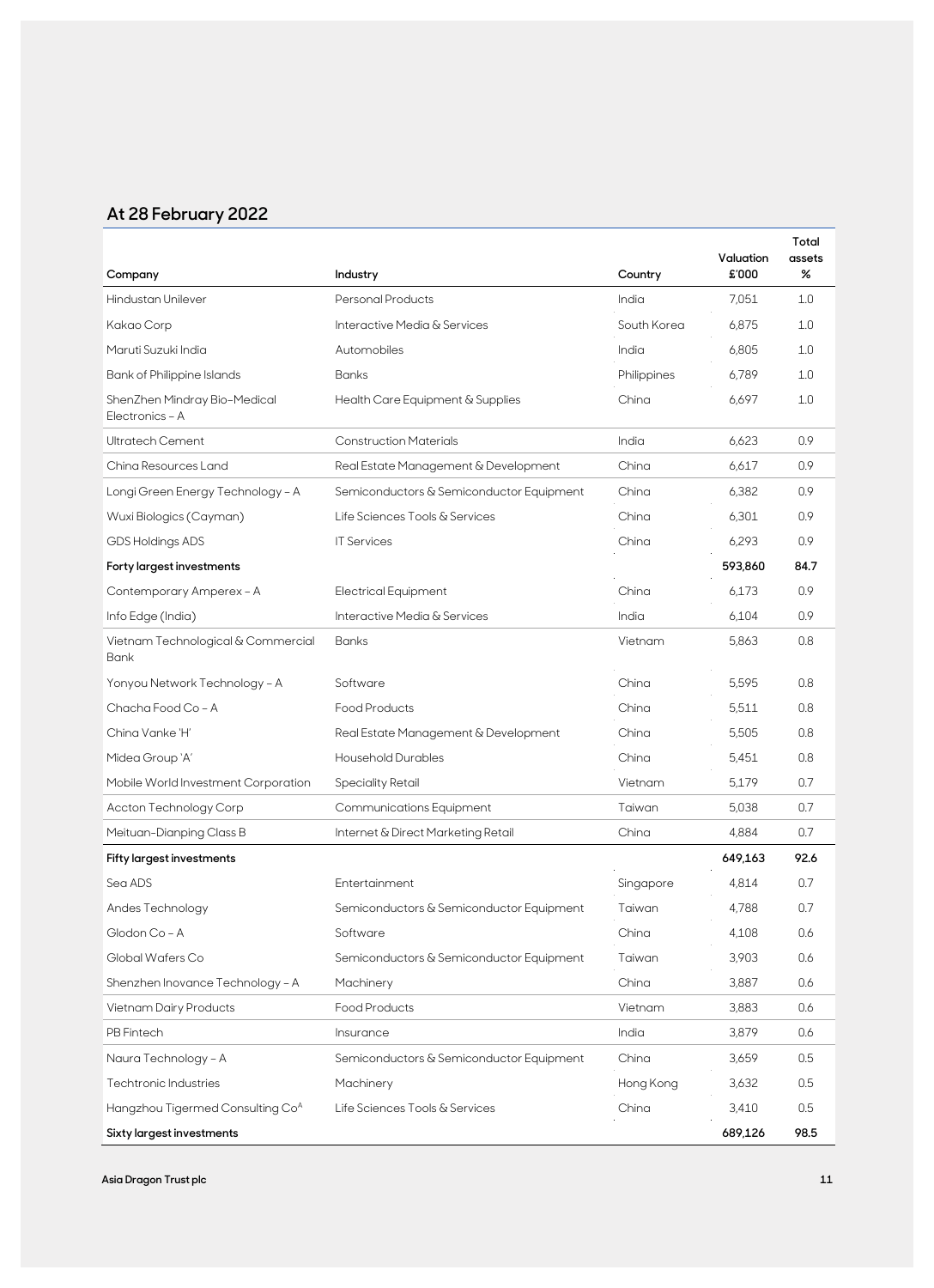# **Investment Portfolio**

**Continued** 

### **At 28 February 2022**

| Company                                            | Industry                           | Country | Valuation<br>£'000 | Total<br>assets<br>%     |
|----------------------------------------------------|------------------------------------|---------|--------------------|--------------------------|
| Tongcheng Elong Holdings                           | Hotels, Restaurants & Leisure      | China   | 2.969              | 0.4                      |
| <b>FSN E-Commerce Ventures</b>                     | Internet & Direct Marketing Retail | India   | 2,832              | 0.4                      |
| $JD.com - A$                                       | Internet & Direct Marketing Retail | China   | 1,546              | 0.2                      |
| China Conch Venture Holdings                       | Construction & Engineering         | China   | 247                | $\overline{\phantom{m}}$ |
|                                                    |                                    |         | 696.720            | 99.5                     |
| Net current assets <sup>C</sup>                    |                                    |         | 3.798              | 0.5                      |
| Total assets less current liabilities <sup>C</sup> |                                    |         | 700,518            | 100.0                    |

A Holding includes investment in both 'A' and 'H' shares.

B Holding includes rights.

C Excluding bank loan of £64,999,000

Note: Unless otherwise stated, foreign stock is held and all investments are equity holdings.

### **Investment Portfolio by Country**



#### **Country allocation**

- China 33.9%
- Hong Kong 8.9%
- $\blacksquare$  India 14.1%
- $\blacksquare$ Indonesia 2.8%
- Philippines 2.4%
- Singapore 5.0%
- South Korea 11.0%
- Taiwan 17.4%
- Thailand 2.4%
- Vietnam 2.1%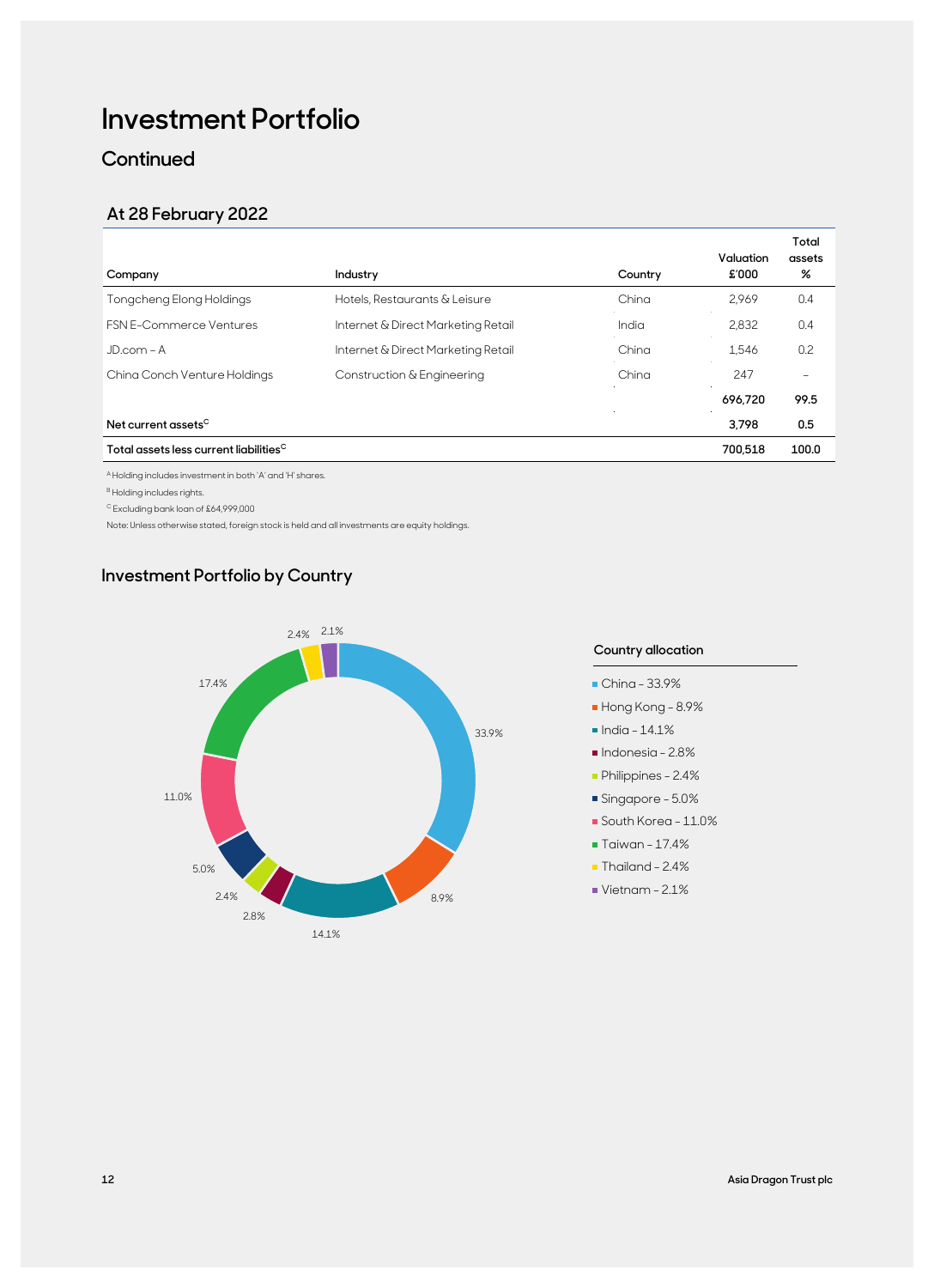# **Our Investment Manager's Case Studies**

### **Budweiser APAC (Hong Kong)**

#### **What does the company do?**

Budweiser APAC ("Bud APAC") is the market leading beer business in the Asia Pacific by retail sales value. It is the Asian arm of Anheuser-Busch InBev, the world's largest beer company.

#### **Why do we like the investment?**

Bud APAC is the most profitable brewer in the Asia Pacific, due to its leadership in the premium and super premium segments. It has a strong portfolio of globally-recognised brands including the flagship Budweiser brand, and also Corona, Stella Artois, Hoegaarden and Becks. In addition, Bud APAC has a portfolio of local brands including Harbin in China and Cass in South Korea. Its overall portfolio comprises more than 50 brands.

The business is consistently and comfortably cash flow positive. This gives Bud APAC a competitive advantage compared to its peers, enabling investment in commercialisation and promotional activities to extend its market lead. We also see Bud APAC as best positioned to capitalise on continued premiumisation in China, with exciting growth prospects for super premium beer in the mainland over the medium to long-term.

#### **What is our key area of engagement?**

We have engaged extensively with Bud APAC on its strong credentials in respect of water stress in the environment and its many initiatives in this area whilst also working with MSCI to assist it in recognising Bud APAC's substantial work in this area.

#### **What is the result?**

MSCI upgraded its ESG rating of Bud APAC from BBB to A in December 2021. The rating agency highlighted lower water risk exposure as a key driver for this upgrade, the second in the two years since Bud APAC's listing. Bud APAC achieved a 17% reduction in its water usage in 2020 compared to 2017. It also has a clear target for its breweries in high-risk sites to reach a water efficiency of 2.0 per hectolitre of production by 2025, compared to the overall level of 2.5 in 2020.

MSCI also noted that the company has begun linking executive pay with sustainability performance, including occupational safety. Aside from training farmers on sustainable farming, Bud APAC has begun soil testing at some parts of the agricultural supply chain, aimed at sequestering carbon. On the community front, Bud APAC is also taking seriously its responsibility to promote responsible drinking. It has conducted "Smart Drinking" marketing campaigns across its APAC markets, provided consumers with high-quality no-alcohol and low-alcohol beers and improved alcohol literacy through guidance labelling of its beers.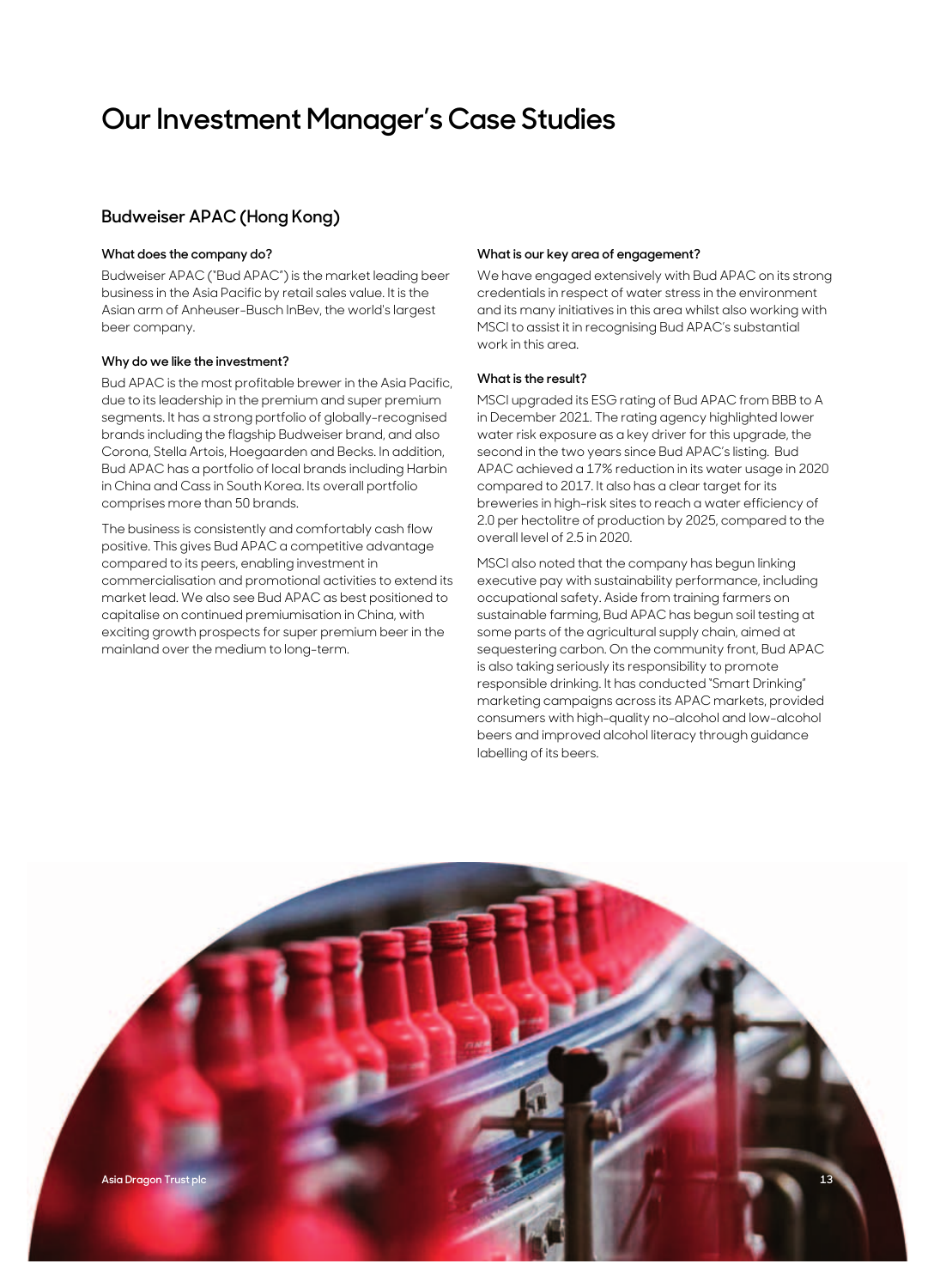# **Our Investment Manager's Case Studies**

### **Continued**

### **AIA Group (Hong Kong)**

#### **What does the company do?**

AIA is the largest independent publicly listed pan-Asian life insurance group offering a wide range of products. Present in 18 markets, AIA is well positioned to take advantage of the growing affluence of a rising middle class across the region.

#### **Why do we like the investment?**

One of AIA's key competitive advantages is its premier agency strategy to target the affluent, with best-in-class agents who are more extensively trained than those of AIA's domestic peers. The group's management is stable, with a wealth of experience, and they have successfully executed AIA's strategy over the years. While its new business sales were affected by Covid-19, AIA's rapid adoption of digital tools helped mitigate the impact. AIA noted that this focus on using digital to transform AIA into a simpler, faster and more connected organisation is driving higher distribution productivity, delivering greater efficiency and improving customer experience. In 2021, for instance, over 95% of policies bought were issued electronically. AIA has over 9.2 million registered customers. Around 75% of claims were submitted digitally, with 100% of claims paid digitally. Last year, the group's value of new business grew by 18% to US\$3.4 billion, led by its China business.

The Chinese life insurance market remains significantly underpenetrated, offering tremendous growth potential for AIA and the group is making good progress in establishing and growing its premier agency strategy in new geographies. More broadly, AIA is well positioned to benefit from structural trends, including an ageing Asian population and rising disposable income amid an expanding middle class. Asia's diversity has also meant that AIA is able to pitch high-margin health and medical policies in mature markets, including Hong Kong and Singapore, while offering long-term savings plans in countries with younger demographics, such as China.

#### **What is our key area of engagement?**

We have spoken with AIA on its approach to sustainability on a number of occasions, the latest of which was in early October 2021. The discussions covered net zero and the company's five sustainability pillars; they included specific conversations on people and culture and the development of more detailed key performance indicators in relation to the sustainability pillars . It is clear that the group is making good progress.

#### **What is the result?**

An independent endorsement of the progress made has been that MSCI upgraded AIA's ESG rating from A to AA on 27 October 2021, highlighting the company's development of its workforce as a significant driver of the upgrade. AIA's employee turnover dropped from 13.5% in 2019 to 9.5% in 2020, which was better than the industry average of 12.8% in 2020. MSCI also highlighted AIA's initiatives on responsible investment.

AIA assesses its investment portfolio's exposure to ESG risks across fixed income and equity asset classes, and it proactively engages with investee companies on sustainability principles. Encouragingly, all of these were topics that we had engaged with the company on before the rating upgrade.

AIA has pledged to reach net zero greenhouse gas emissions by 2050 and is also committed to the Science Based Targets Initiative ("SBTi") to set ambitious emissions reduction targets in line with the latest climate science. In addition, AIA has completed its divestment from coal in directly managed listed equity and fixed income exposure, seven years ahead of schedule.

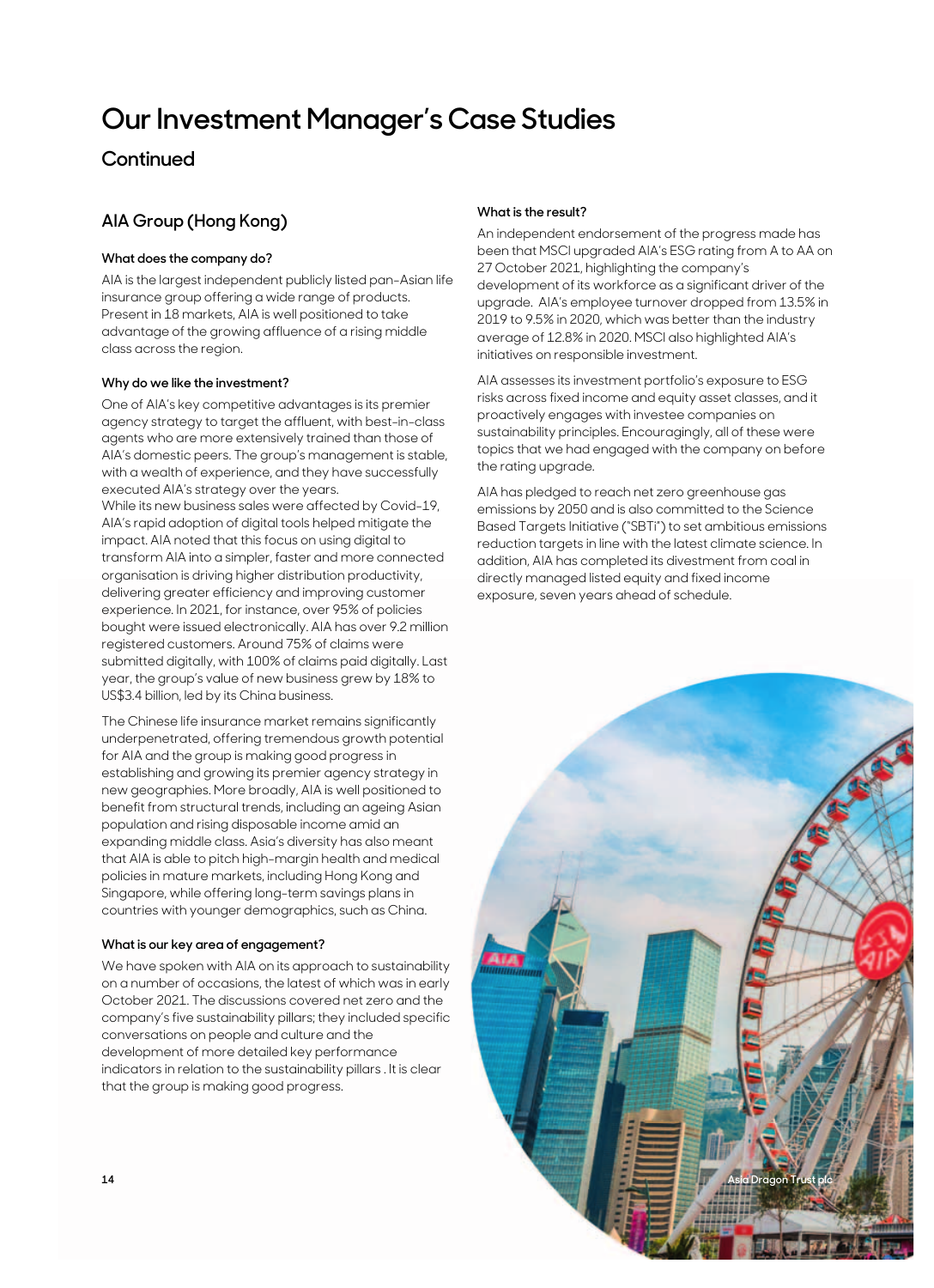# **Condensed Statement of Comprehensive Income (unaudited)**

|                                                       |      | Six months ended<br>28 February 2022 |                          |                | Six months ended<br>28 February 2021 |                          |                |
|-------------------------------------------------------|------|--------------------------------------|--------------------------|----------------|--------------------------------------|--------------------------|----------------|
|                                                       | Note | Revenue<br>£'000                     | Capital<br>£'000         | Total<br>£'000 | Revenue<br>£'000                     | Capital<br>£'000         | Total<br>£'000 |
| (Losses)/gains on investments                         |      | $\overline{\phantom{a}}$             | (53, 526)                | (53, 526)      | $\overline{\phantom{a}}$             | 143,315                  | 143,315        |
| Net currency losses                                   |      | $\overline{a}$                       | (74)                     | (74)           | $\overline{\phantom{a}}$             | (51)                     | (51)           |
| Income                                                | 2    | 2,689                                | $\overline{\phantom{a}}$ | 2,689          | 4,800                                | $\overline{\phantom{a}}$ | 4,800          |
| Investment management fee                             |      | (565)                                | (1,697)                  | (2,262)        | (591)                                | (1,773)                  | (2,364)        |
| Administrative expenses                               |      | (508)                                | $\overline{\phantom{a}}$ | (508)          | (560)                                | $\overline{\phantom{a}}$ | (560)          |
| Net return/(loss) before finance costs and taxation   |      | 1,616                                | (55, 297)                | (53,681)       | 3,649                                | 141,491                  | 145,140        |
| Interest payable and similar charges                  |      | (101)                                | (302)                    | (403)          | (83)                                 | (249)                    | (332)          |
| Net return/(loss) before taxation                     |      | 1,515                                | (55, 599)                | (54,084)       | 3,566                                | 141,242                  | 144,808        |
| Taxation                                              | 3    | (317)                                | 722                      | 405            | (705)                                | (2,369)                  | (3,074)        |
| Net return/(loss) attributable to equity shareholders |      | 1,198                                | (54, 877)                | (53,679)       | 2,861                                | 138,873                  | 141,734        |
| Return per Ordinary share (pence)                     | 4    | 0.97                                 | (44.43)                  | (43.46)        | 2.28                                 | 110.49                   | 112.77         |

The total columns of this statement represent the profit and loss account of the Company. There is no other comprehensive income and therefore the return attributable to equity shareholders is also the total comprehensive income for the period.

All revenue and capital items in the above statement derive from continuing operations.

The accompanying notes are an integral part of the condensed financial statements.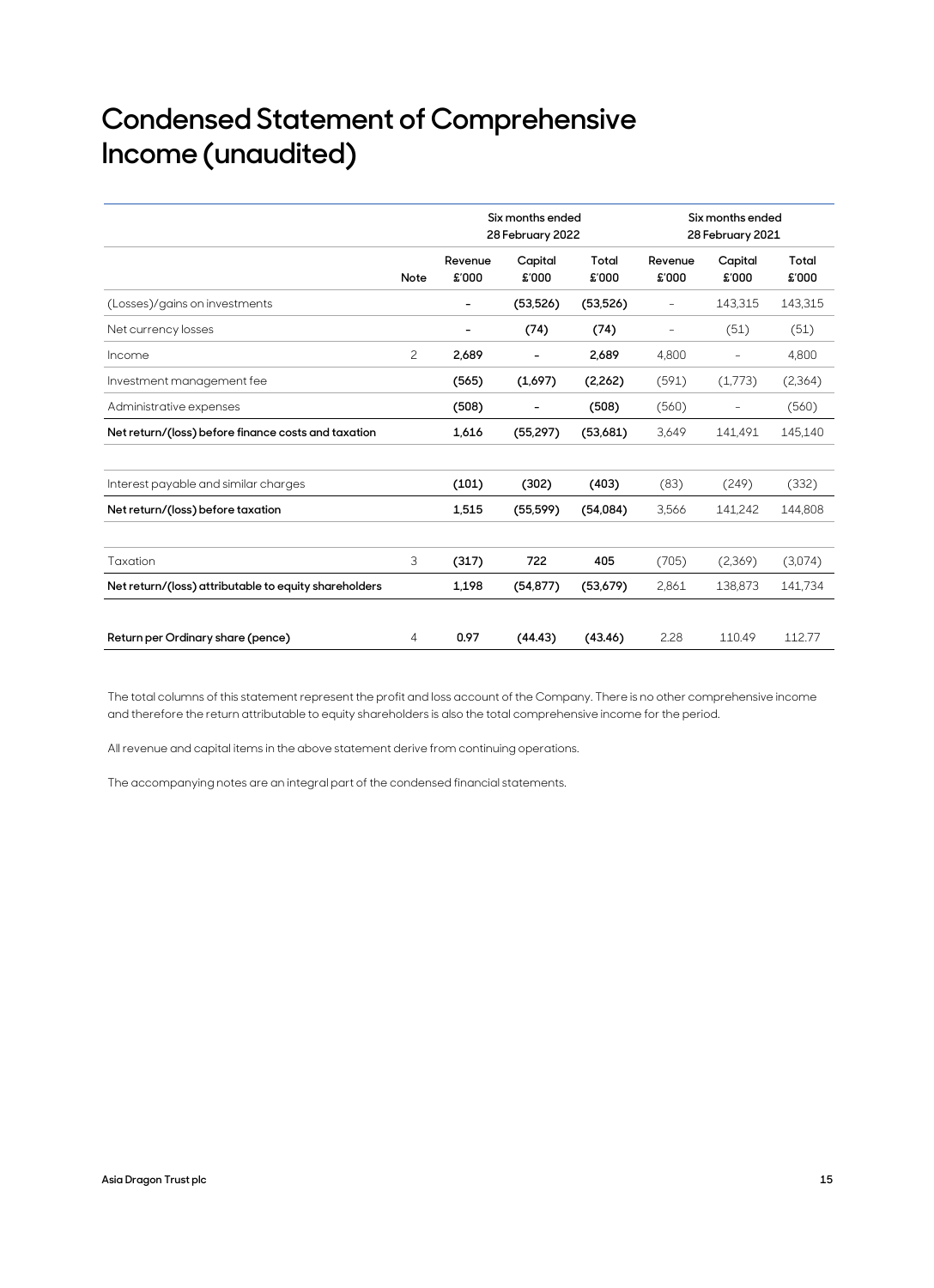# **Condensed Statement of Financial Position (unaudited)**

|                                                         | Notes          | As at<br>28 February 2022<br>£'000 | As at<br>31 August 2021<br>£'000 |
|---------------------------------------------------------|----------------|------------------------------------|----------------------------------|
| Non-current assets                                      |                |                                    |                                  |
| Investments at fair value through profit or loss        |                | 696,720                            | 766,794                          |
| <b>Current assets</b>                                   |                |                                    |                                  |
| Debtors and prepayments                                 |                | 2,816                              | 5,782                            |
| Cash and cash equivalents                               |                | 3,832                              | 5,000                            |
|                                                         |                | 6,648                              | 10,782                           |
| Creditors: amounts falling due within one year          |                |                                    |                                  |
| Other creditors                                         |                | (2,850)                            | (1,840)                          |
| Bank loan                                               | 10             | (64,999)                           | (64,998)                         |
|                                                         |                | (67, 849)                          | (66, 838)                        |
| Net current liabilities                                 |                | (61, 201)                          | (56,056)                         |
|                                                         |                |                                    |                                  |
| Creditors: amounts falling due after more than one year |                |                                    |                                  |
| Deferred tax liability on Indian capital gains          | 3              | (3,020)                            | (3,809)                          |
|                                                         |                | (3,020)                            | (3,809)                          |
| <b>Net assets</b>                                       |                | 632,499                            | 706,929                          |
|                                                         |                |                                    |                                  |
| Capital and reserves                                    |                |                                    |                                  |
| Called-up share capital                                 |                | 31,922                             | 31,922                           |
| Share premium account                                   |                | 60,416                             | 60,416                           |
| Capital redemption reserve                              |                | 28,154                             | 28,154                           |
| Capital reserve                                         | 6              | 477,995                            | 545,582                          |
| Revenue reserve                                         |                | 34,012                             | 40,855                           |
| Equity shareholders' funds                              |                | 632,499                            | 706,929                          |
| Net asset value per Ordinary share (pence)              | $\overline{7}$ | 517.33                             | 566.60                           |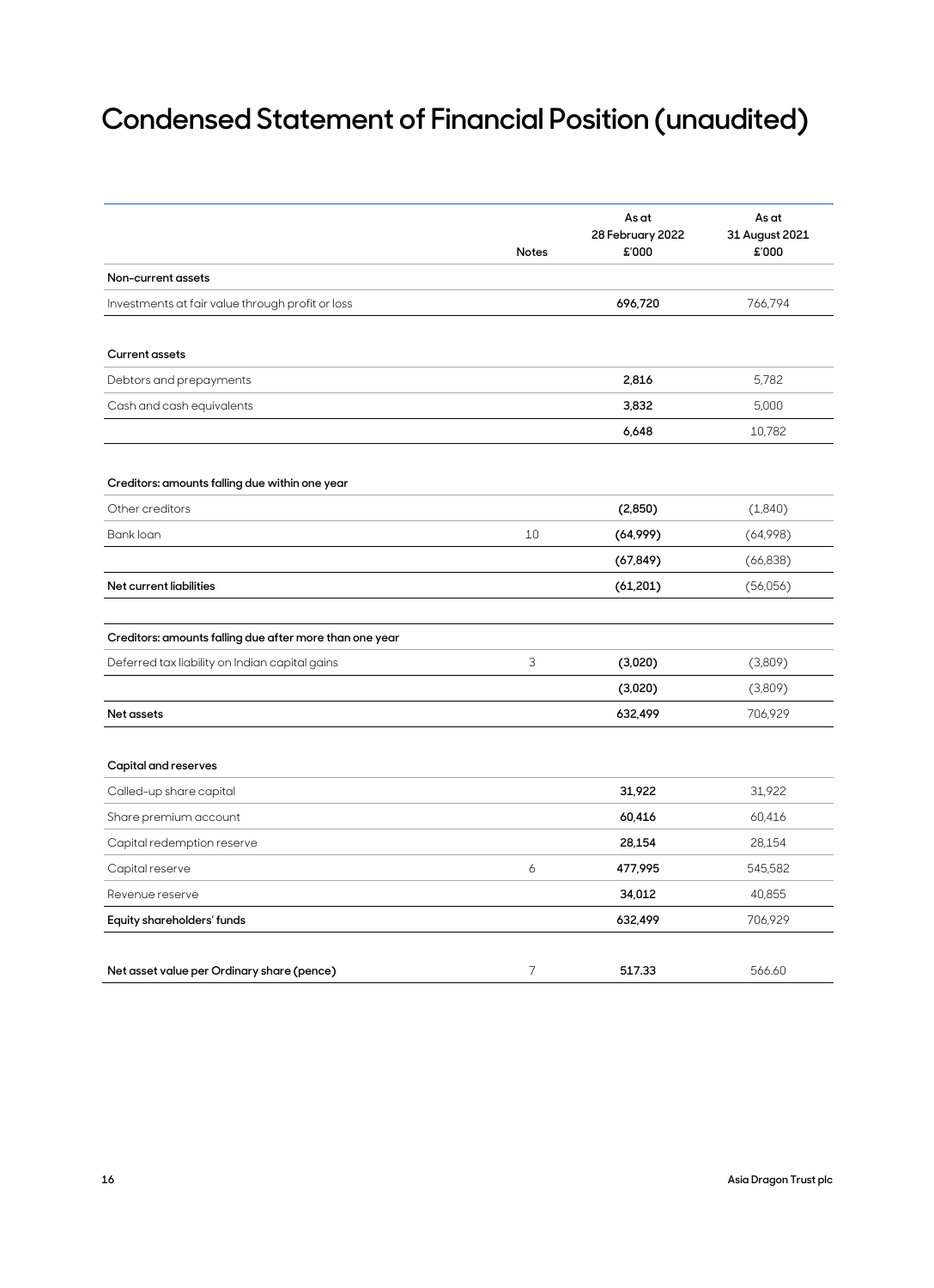# **Condensed Statement of Changes in Equity (unaudited)**

#### **Six months ended 28 February 2022**

|                                         | Share<br>capital<br>£'000 | Share<br>premium<br>account<br>£'000 | Capital<br>redemption<br>reserve<br>£'000 | Capital<br>reserve<br>£'000 | Revenue<br>reserve<br>£'000 | Total<br>£'000 |
|-----------------------------------------|---------------------------|--------------------------------------|-------------------------------------------|-----------------------------|-----------------------------|----------------|
| Balance at 31 August 2021               | 31.922                    | 60.416                               | 28.154                                    | 545.582                     | 40.855                      | 706,929        |
| (Loss)/return after taxation            | $\overline{\phantom{a}}$  |                                      |                                           | (54, 877)                   | 1.198                       | (53,679)       |
| Dividend paid (note 8)                  | ۰                         | ۰                                    |                                           |                             | (8,041)                     | (8,041)        |
| Buyback of Ordinary shares for treasury | ۰                         | -                                    | -                                         | (12,710)                    | $\overline{\phantom{a}}$    | (12,710)       |
| Balance at 28 February 2022             | 31.922                    | 60.416                               | 28.154                                    | 477.995                     | 34.012                      | 632.499        |

### **Six months ended 28 February 2021**

|                                         | Share<br>capital<br>£'000 | Share<br>premium<br>account<br>£'000 | Capital<br>redemption<br>reserve<br>£'000 | Capital<br>reserve<br>£'000 | Revenue<br>reserve<br>£'000 | Total<br>£'000 |
|-----------------------------------------|---------------------------|--------------------------------------|-------------------------------------------|-----------------------------|-----------------------------|----------------|
| Balance at 31 August 2020               | 31,922                    | 60,416                               | 28,154                                    | 441.359                     | 37.580                      | 599,431        |
| Return after taxation                   | $\overline{\phantom{m}}$  | $\overline{\phantom{m}}$             |                                           | 138,873                     | 2,861                       | 141,734        |
| Dividend paid (note 8)                  | $\overline{\phantom{m}}$  | $\overline{\phantom{m}}$             | $\overline{\phantom{0}}$                  | -                           | (5,965)                     | (5,965)        |
| Buyback of Ordinary shares for treasury |                           |                                      |                                           | (4,756)                     | $\overline{\phantom{m}}$    | (4,756)        |
| Balance at 28 February 2021             | 31,922                    | 60.416                               | 28,154                                    | 575.476                     | 34.476                      | 730.444        |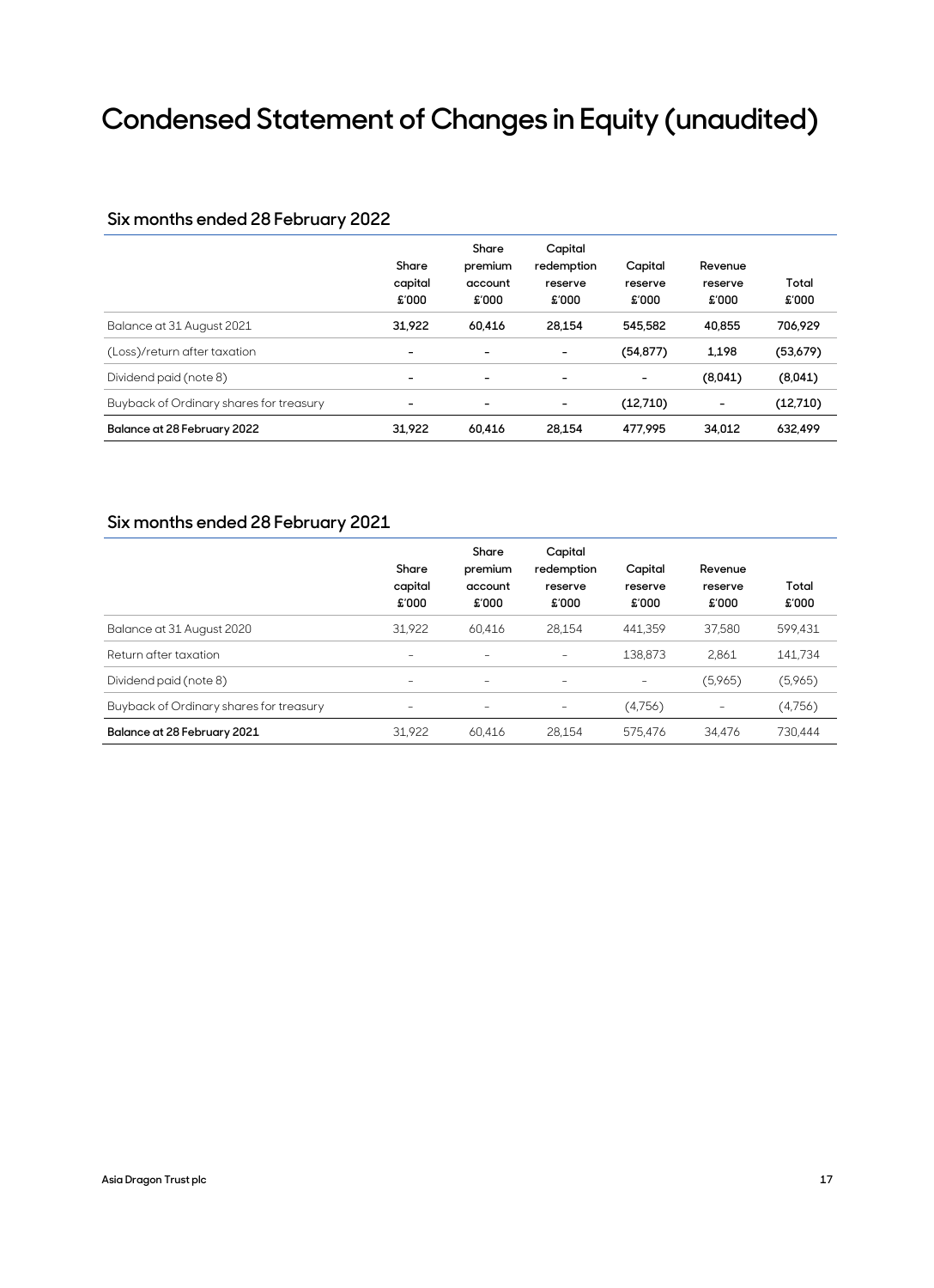# **Condensed Statement of Cash Flows (unaudited)**

|                                                                    | Six months ended<br>28 February 2022<br>£'000 | Six months ended<br>28 February 2021<br>£'000 |
|--------------------------------------------------------------------|-----------------------------------------------|-----------------------------------------------|
| <b>Operating activities</b>                                        |                                               |                                               |
| Net return before taxation                                         | (54,084)                                      | 144,808                                       |
| Adjustments for:                                                   |                                               |                                               |
| Losses/(gains) on investments                                      | 53,526                                        | (143, 315)                                    |
| Currency losses                                                    | 74                                            | 51                                            |
| Increase in accrued dividend income                                | (324)                                         | (1, 427)                                      |
| Decrease in other debtors                                          | 13                                            | 19                                            |
| (Decrease)/increase in other creditors                             | (161)                                         | 190                                           |
| Interest payable and similar charges                               | 392                                           | 318                                           |
| Stock dividends included in investment income                      |                                               | (327)                                         |
| Overseas withholding tax                                           | (356)                                         | (416)                                         |
| Cash used in operations                                            | (920)                                         | (99)                                          |
| Interest paid                                                      | (427)                                         | (318)                                         |
| Net cash outflow from operating activities                         | (1, 347)                                      | (417)                                         |
| Investing activities                                               |                                               |                                               |
| Purchases of investments                                           | (108, 233)                                    | (148, 894)                                    |
| Sales of investments                                               | 129,304                                       | 116,181                                       |
| Capital gains tax on sales                                         | (67)                                          |                                               |
| Net cash from/(used in) investing activities                       | 21,004                                        | (32,713)                                      |
| <b>Financing activities</b>                                        |                                               |                                               |
| Equity dividend paid                                               | (8,041)                                       | (5,965)                                       |
| Buyback of Ordinary shares to treasury                             | (12,710)                                      | (4,756)                                       |
| Drawdown of loan                                                   |                                               | 34,000                                        |
| Net cash (used in)/from financing activities                       | (20,751)                                      | 23,279                                        |
| Decrease in cash and cash equivalents                              | (1,094)                                       | (9,851)                                       |
| Analysis of changes in cash and cash equivalents during the period |                                               |                                               |
| Opening balance                                                    | 5,000                                         | 11,390                                        |
| Effect of exchange rate fluctuations on cash held                  | (74)                                          | (51)                                          |
| Decrease in cash and cash equivalents as above                     | (1,094)                                       | (9,851)                                       |
| <b>Closing balance</b>                                             | 3,832                                         | 1,488                                         |
| Represented by:                                                    |                                               |                                               |
| Money market funds                                                 |                                               | 100                                           |
| Cash and short term deposits                                       | 3,832                                         | 1,388                                         |
|                                                                    | 3,832                                         | 1,488                                         |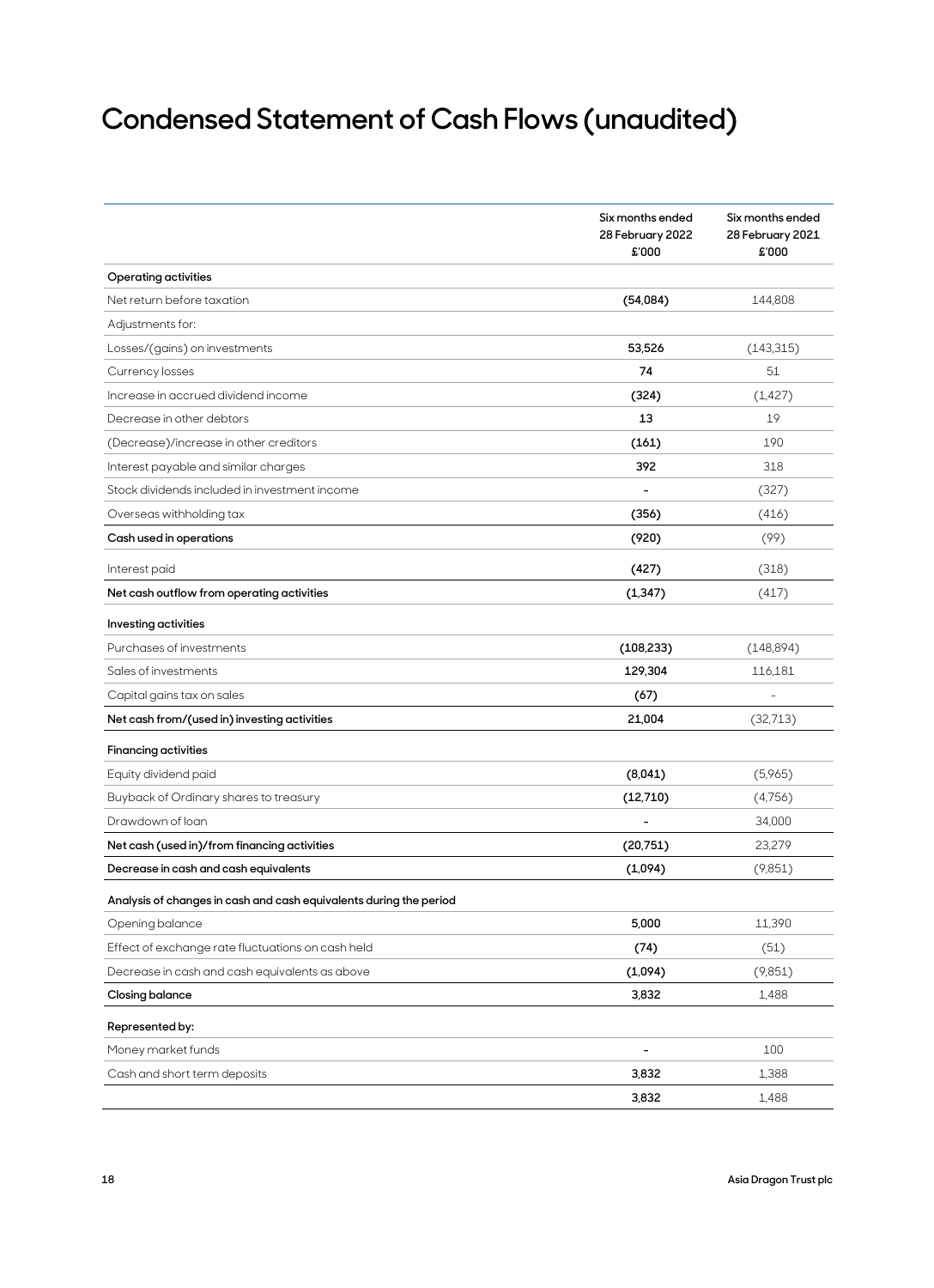# **Notes to the Financial Statements**

#### **1. Accounting policies**

**Basis of preparation**. The condensed financial statements have been prepared in accordance with Financial Reporting Standard 104 (Interim Financial Reporting) and with the principles of the Statement of Recommended Practice for 'Financial Statements of Investment Trust Companies and Venture Capital Trusts'. Given that the Company's portfolio comprises primarily "Level 1" assets (listed on a recognisable exchange and realisable within a short timescale), and the Company's relatively low level of gearing, the Directors believe that adopting a going concern basis of accounting remains appropriate. The condensed financial statements have also been prepared on the assumption that approval as an investment trust will continue to be granted by HMRC.

 The interim financial statements have been prepared using the same accounting policies as the preceding annual financial statements.

#### **2. Income**

|                                  | Six months ended<br>28 February 2022<br>£'000 | Six months ended<br>28 February 2021<br>£'000 |
|----------------------------------|-----------------------------------------------|-----------------------------------------------|
| Income from investments          |                                               |                                               |
| Overseas dividends               | 2,688                                         | 4,799                                         |
|                                  | 2,688                                         | 4,799                                         |
| Other income                     |                                               |                                               |
| Interest from money market funds |                                               |                                               |
|                                  |                                               |                                               |

#### **Total income 2,689** 4,800

#### **3. Taxation**

 The taxation for the period represents withholding tax suffered on overseas dividend income and a movement in provision for Indian Capital Gains Tax.

 An amount of £317,000 of withholding tax was suffered in the six months to 28 February 2022 (28 February 2021 - £705,000). The Indian Capital Gains Tax accrual has decreased by £789,000 (28 February 2021 - increase of £2,369,000) since the year end with a balance outstanding at 28 February 2022 of £3,020,000 (28 February 2021 - £3,423,000).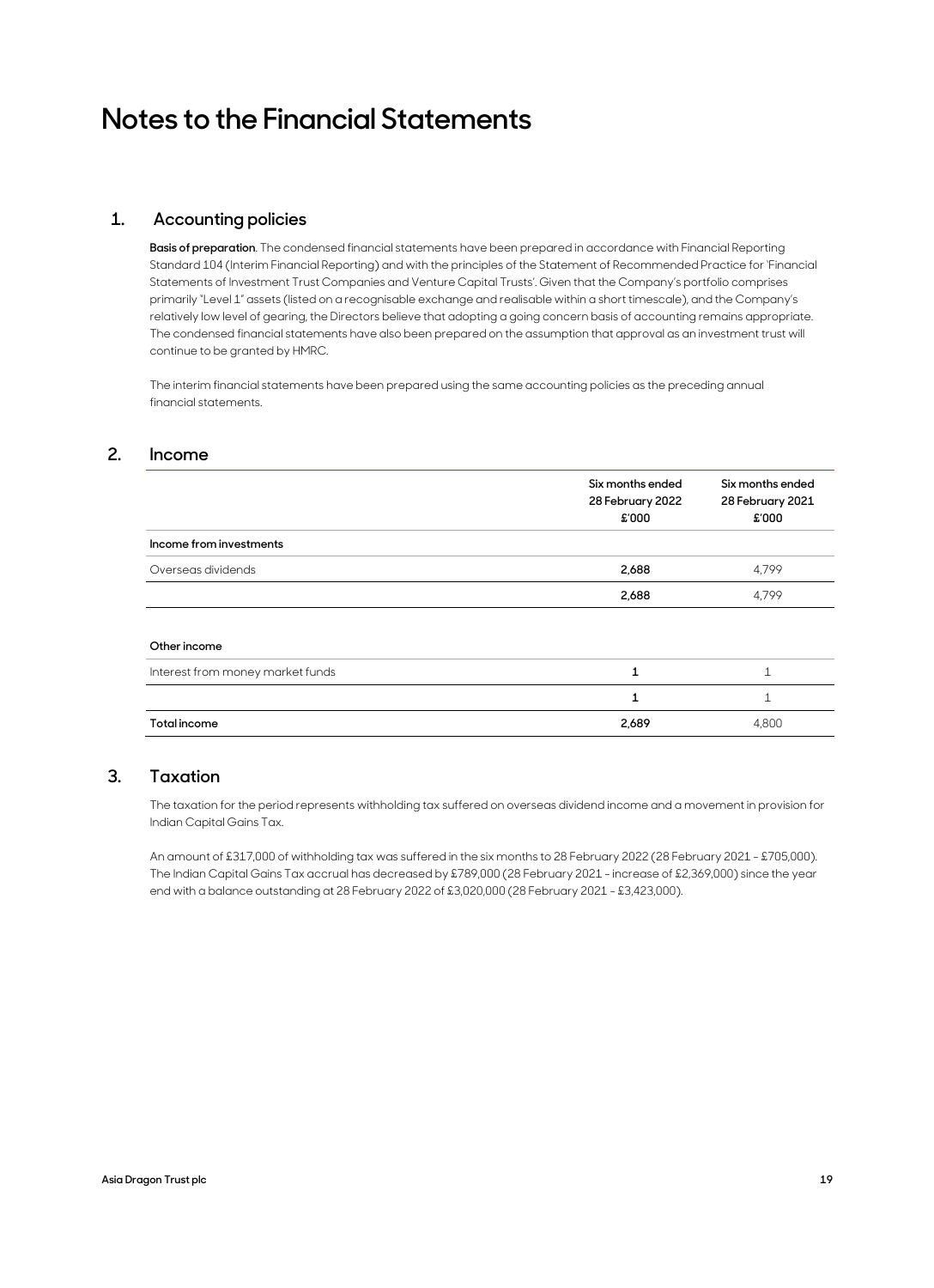# **Notes to the Financial Statements**

### **Continued**

#### **4. Return per Ordinary share**

|                                               | Six months ended<br>28 February 2022 | Six months ended<br>28 February 2021 |
|-----------------------------------------------|--------------------------------------|--------------------------------------|
|                                               | p                                    | p                                    |
| Basic                                         |                                      |                                      |
| Revenue return                                | 0.97                                 | 2.28                                 |
| Capital return                                | (44.43)                              | 110.49                               |
| <b>Total return</b>                           | (43.46)                              | 112.77                               |
| The figures above are based on the following: |                                      |                                      |
|                                               | £'000                                | £'000                                |
| Revenue return                                | 1,198                                | 2,861                                |
| Capital return                                | (54, 877)                            | 138,873                              |

| Weighted average number of Ordinary shares in issue | 123.525.060 | 125,681,941 |
|-----------------------------------------------------|-------------|-------------|

**Total return (53,679)** 141,734

 The Company has no securities in issue that could dilute the return per Ordinary share. Therefore, for the six months ended 28 February 2022 (28 February 2021 - same) no diluted calculation is provided.

#### **5. Transaction costs**

During the period expenses were incurred in acquiring or disposing of investments classified as fair value through profit or loss. These have been expensed through capital and are included within gains/(losses) on investments in the Condensed Statement of Comprehensive Income. The total costs were as follows:

|           | Six months ended<br>28 February 2022 | Six months ended<br>28 February 2021 |  |
|-----------|--------------------------------------|--------------------------------------|--|
|           | £'000                                | £'000                                |  |
| Purchases | 141                                  | 201                                  |  |
| Sales     | 261                                  | 201                                  |  |
|           | 402                                  | 402                                  |  |

#### **6. Capital reserves**

 The capital reserve reflected in the Condensed Statement of Financial Position at 28 February 2022 includes gains of £166,550,000 (31 August 2021 - £241,988,000) which relate to the revaluation of investments held at the reporting date.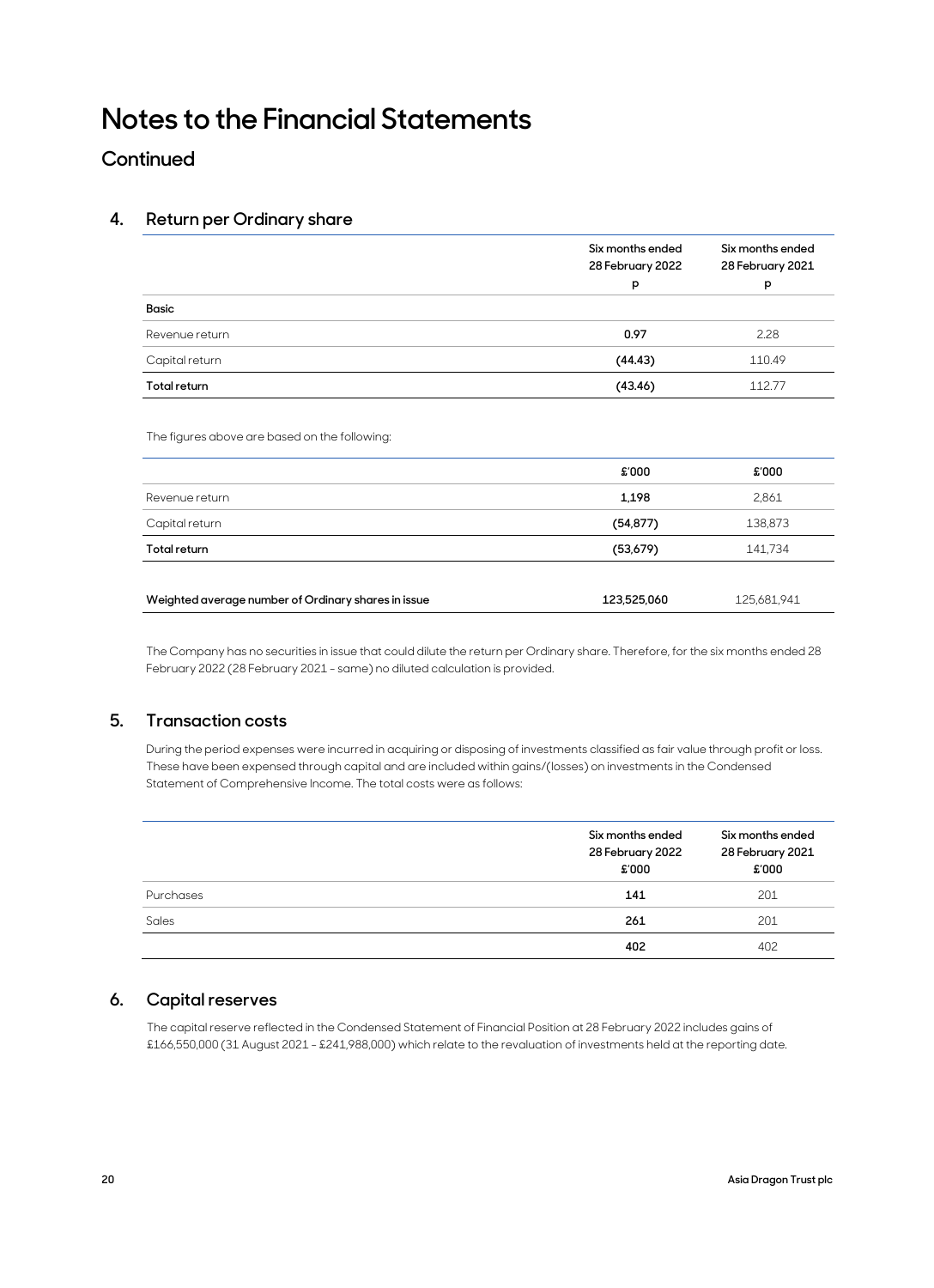#### **7. Net asset value**

The net asset value per share and the net assets attributable to the Ordinary shareholders at the period end were as follows:

|                                                 | As at            | As at          |  |
|-------------------------------------------------|------------------|----------------|--|
|                                                 | 28 February 2022 | 31 August 2021 |  |
| Net assets attributable (£'000)                 | 632.499          | 706.929        |  |
| Number of Ordinary shares in issue <sup>A</sup> | 122.261.668      | 124.766.350    |  |
| Net asset value per share (pence)               | 517.33           | 566.60         |  |

A Excluding shares held in treasury.

#### **8. Dividends**

|                             | Six months ended<br>28 February 2022<br>£'000 | Six months ended<br>28 February 2021<br>£'000 |
|-----------------------------|-----------------------------------------------|-----------------------------------------------|
| 2020 final dividend - 4.75p | -                                             | 5,965                                         |
| 2021 final dividend - 6.5p  | 8,041                                         | -                                             |
|                             | 8,041                                         | 5.965                                         |

 There will be no interim dividend for the year to 31 August 2022 (2021 - nil) as the objective of the Company is long-term capital appreciation.

#### **9. Fair value hierarchy**

 FRS 102 requires an entity to classify fair value measurements using a fair value hierarchy that reflects the significance of the inputs used in making the measurements. The fair value hierarchy has the following classifications:

 Level 1: unadjusted quoted prices in an active market for identical assets or liabilities that the entity can access at the measurement date.

 Level 2: inputs other than quoted prices included within Level 1 that are observable (ie developed using market data) for the asset or liability, either directly or indirectly.

Level 3: inputs are unobservable (ie for which market data is unavailable) for the asset or liability.

All of the Company's investments are in quoted equities (31 August 2021 - same) which are actively traded on recognised stock exchanges, with their fair value being determined by reference to their quoted bid prices at the reporting date. The total value of the investments as at 28 February 2022 of £696,720,000 (31 August 2021 - £766,794,000) has therefore been deemed as Level 1.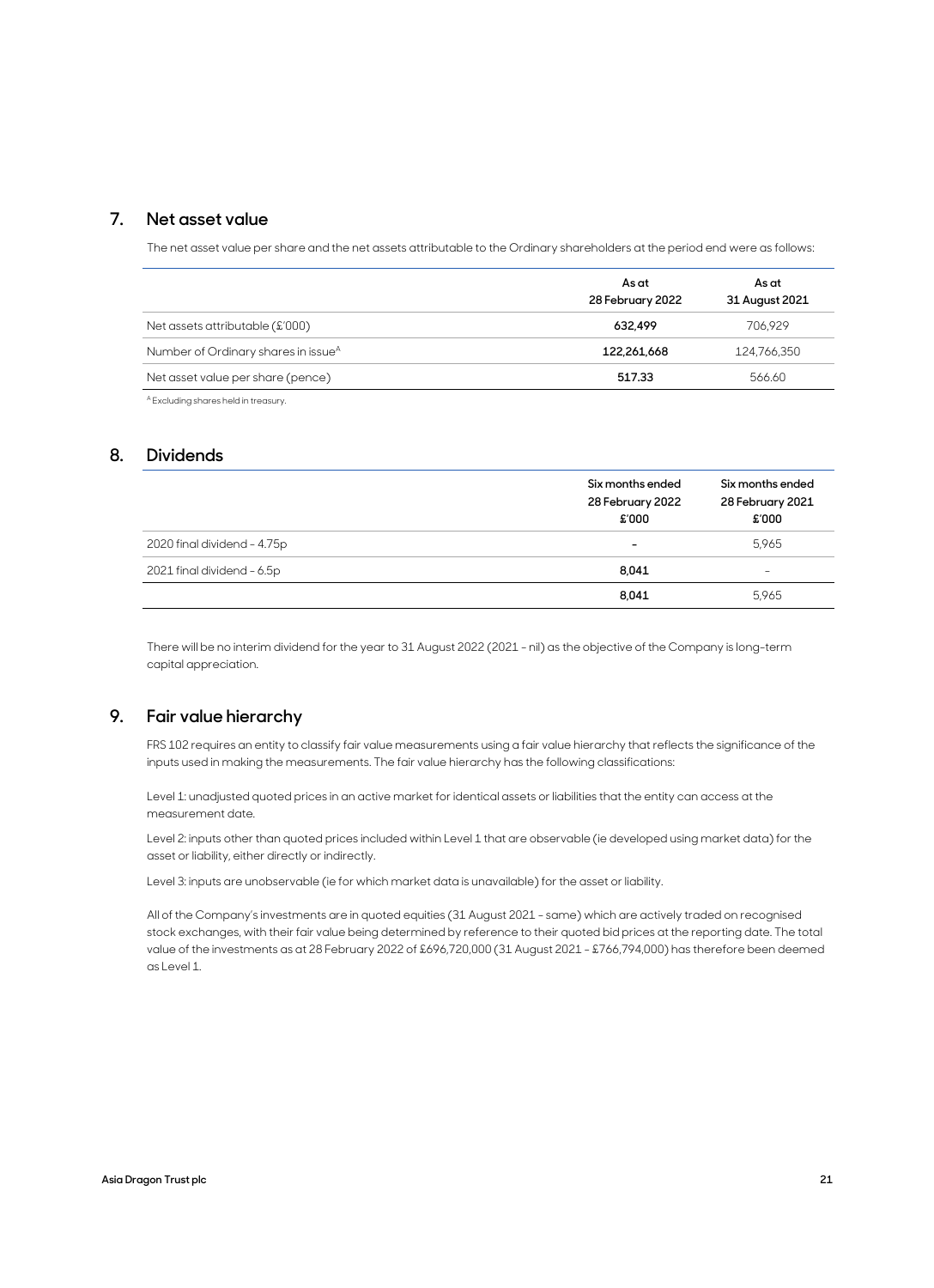# **Notes to the Financial Statements**

### **Continued**

#### **10. Bank loans**

 The Company has a £50,000,000 multicurrency revolving facility with Scotiabank Europe Plc. This agreement was entered into on 30 July 2019 with a termination date of 29 July 2022. At 28 February 2022, £40,000,000 of this facility has been drawn down at a rate of 1.42770% which matures on 25 March 2022.

 The Company has a fixed loan facility agreement of £25,000,000 at an interest rate of 1.61% with Scotiabank Europe Plc, with a termination date of 29 July 2022. The agreement of this facility incurred an arrangement fee of £7,500, which is being amortised over the life of the loan.

The agreements contain the following covenants:

- the net asset value of the Company shall not at any time be less than £385 million.

 - the adjusted asset coverage of the Company, as defined in the loan facility agreement, shall not at any time be less than 4.00 to 1.00.

All covenants have been complied with throughout the period.

#### **11. Called-up share capital**

 In the six months to 28 February 2022, the Company bought back 2,504,682 (28 February 2021 - 1,018,529) Ordinary shares to be held in treasury, at a total cost of £12,710,000 (28 February 2021 - £4,756,000).

 At the end of the period there were 159,611,677 (28 February 2021 - 159,611,677) Ordinary shares in issue, of which 37,350,009 (28 February 2021 - 34,271,753) were held in treasury.

 Since the period end a further 851,096 Ordinary shares of have been purchased by the Company at a total cost of £3,798,000, all of which were held in treasury.

#### **12. Analysis of changes in net debt**

|                              | At<br>31 August 2021<br>£'000 | Currency<br>differences<br>£'000 | Cash<br>flows<br>£'000 | Non-cash<br>movements<br>£'000 | At<br>28 February 2022<br>£'000 |
|------------------------------|-------------------------------|----------------------------------|------------------------|--------------------------------|---------------------------------|
| Cash and short term deposits | 5.000                         | (74)                             | (1,094)                | $\overline{\phantom{0}}$       | 3,832                           |
| Debt due within one year     | (64,998)                      | -                                | ۰                      | (1)                            | (64,999)                        |
|                              | (59,998)                      | (74)                             | (1,094)                | (1)                            | (61, 167)                       |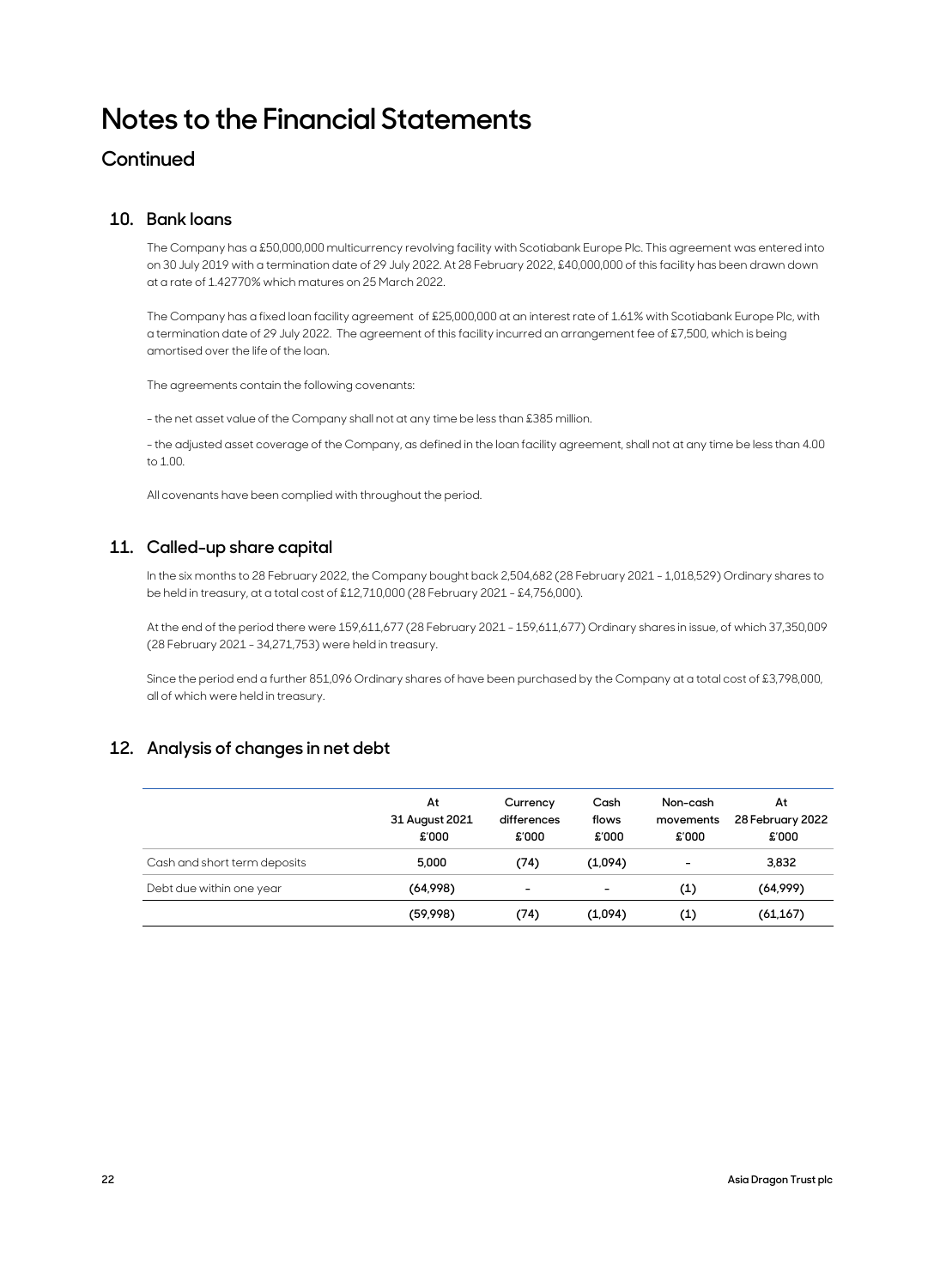|                                   | At<br>31 August 2020<br>£'000 | Currency<br>differences<br>£'000 | Cash<br>flows<br>£'000 | Non-cash<br>movements<br>£'000 | At<br>28 February 2021<br>£'000 |
|-----------------------------------|-------------------------------|----------------------------------|------------------------|--------------------------------|---------------------------------|
| Cash and short term deposits      | 11.390                        | (51)                             | (9,851)                | -                              | 1,488                           |
| Debt due within one year          | (6,000)                       |                                  | (34,000)               | -                              | (40,000)                        |
| Debt due after more than one year | (24,995)                      | $\overline{\phantom{0}}$         |                        | $\left( 1\right)$              | (24,996)                        |
|                                   | (19,605)                      | (51)                             | (43,851)               | (1)                            | (63,508)                        |

 A statement reconciling the movement in net funds to the net cash flow has not been presented as there are no differences from the above analysis.

#### **13. Related party transactions and transactions with the Manager.**

 The Company has an agreement with Aberdeen Standard Fund Managers Limited ("ASFML" or the "Manager") for the provision of management and administration services, promotional activities and secretarial services.

 The management fee is calculated at 0.85% per annum of net assets up to £350 million and 0.50% per annum of net assets over this threshold. Management fees are calculated and payable on a quarterly basis, and is charged 75% to capital and 25% to revenue. During the period £2,262,000 (28 February 2021 – £2,364,000) of management fees were payable to the Manager, with a balance of £1,097,000 (28 February 2021 – £1,219,000) due to ASFML at the period end.

 The management agreement is terminable by the Company on three months' notice or in the event of a change of control in the ownership of the Manager. The notice period required to be given by the Manager is six months.

 At the end of the period the Company had £nil (28 February 2021 - £100,000) invested in Aberdeen Standard Liquidity Fund (Lux) - Sterling Fund which is managed and administered by abrdn. The Company pays a management fee on the value of these holdings but no fee is chargeable at the underlying fund level.

 Promotional activities costs are based on current annual amount of £200,000 (28 February 2021 - £200,000), payable quarterly in arrears. During the period £100,000 (28 February 2021 - £100,000) of fees were payable, with a balance of £32,000 (28 February 2021 - £32,000) being due at the period end.

#### **14. Segmental information**

 The Company is engaged in a single segment of business, which is to invest in equity securities. All of the Company's activities are interrelated, and each activity is dependent on the others. Accordingly, all significant operating decisions are based on the Company as one segment.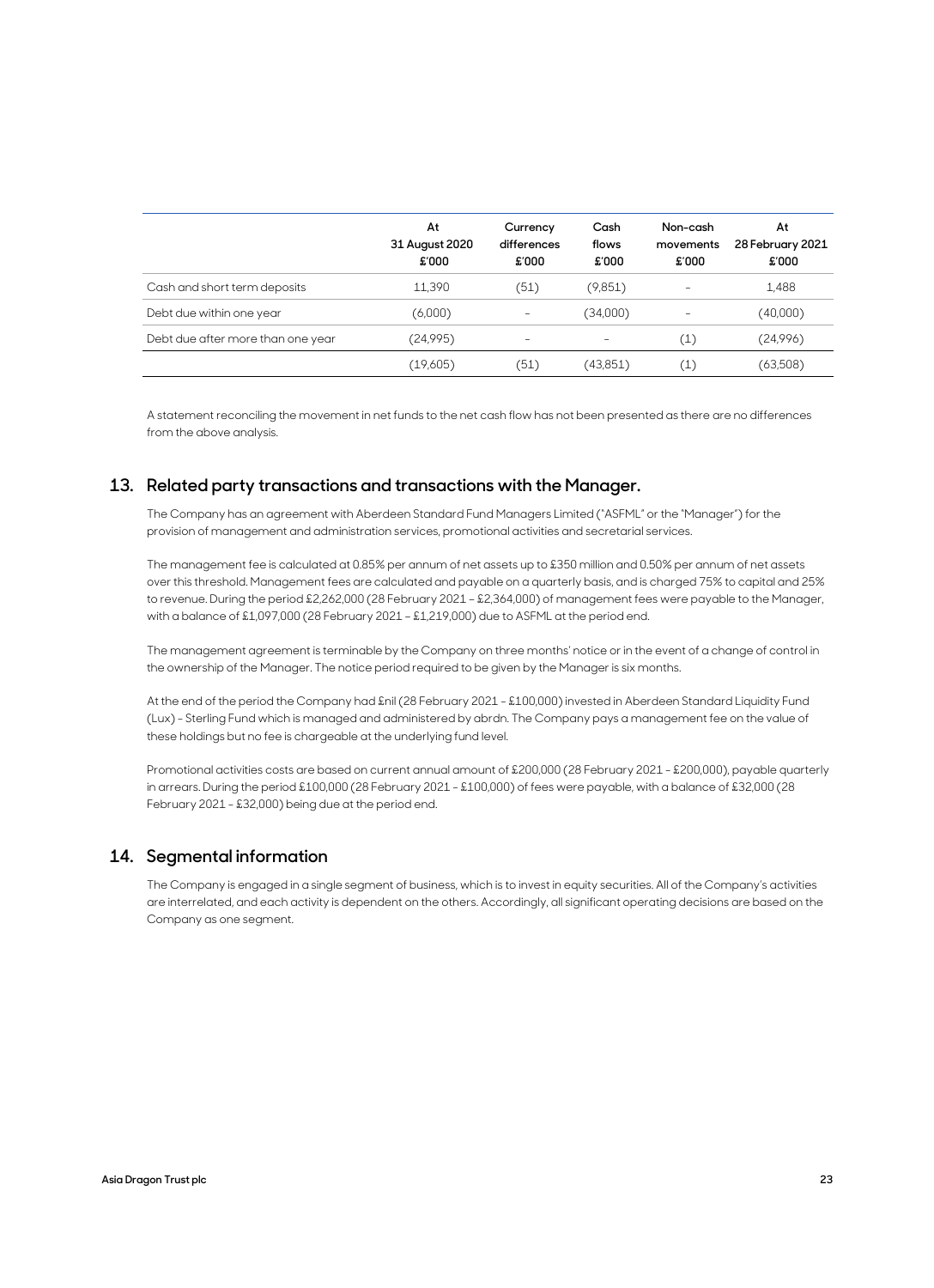# **Notes to the Financial Statements**

### **Continued**

### **15. Half-Yearly Financial Report**

 The financial information contained in this Half-Yearly Financial Report does not constitute statutory accounts as defined in Sections 434 - 436 of the Companies Act 2006. The financial information for the six months ended 28 February 2022 and 28 February 2021 has not been audited. The Company's external auditor, PricewaterhouseCoopers LLP has not reviewed the financial information for the six months ended 28 February 2022.

The information for the year ended 31 August 2021 has been extracted from the latest published audited financial statements which have been filed with the Registrar of Companies. The report of the auditor on those accounts contained no qualification or statement under Section 498(2) or (3) of the Companies Act 2006.

**16.** This Half-Yearly Financial Report was approved by the Board on 21 April 2022.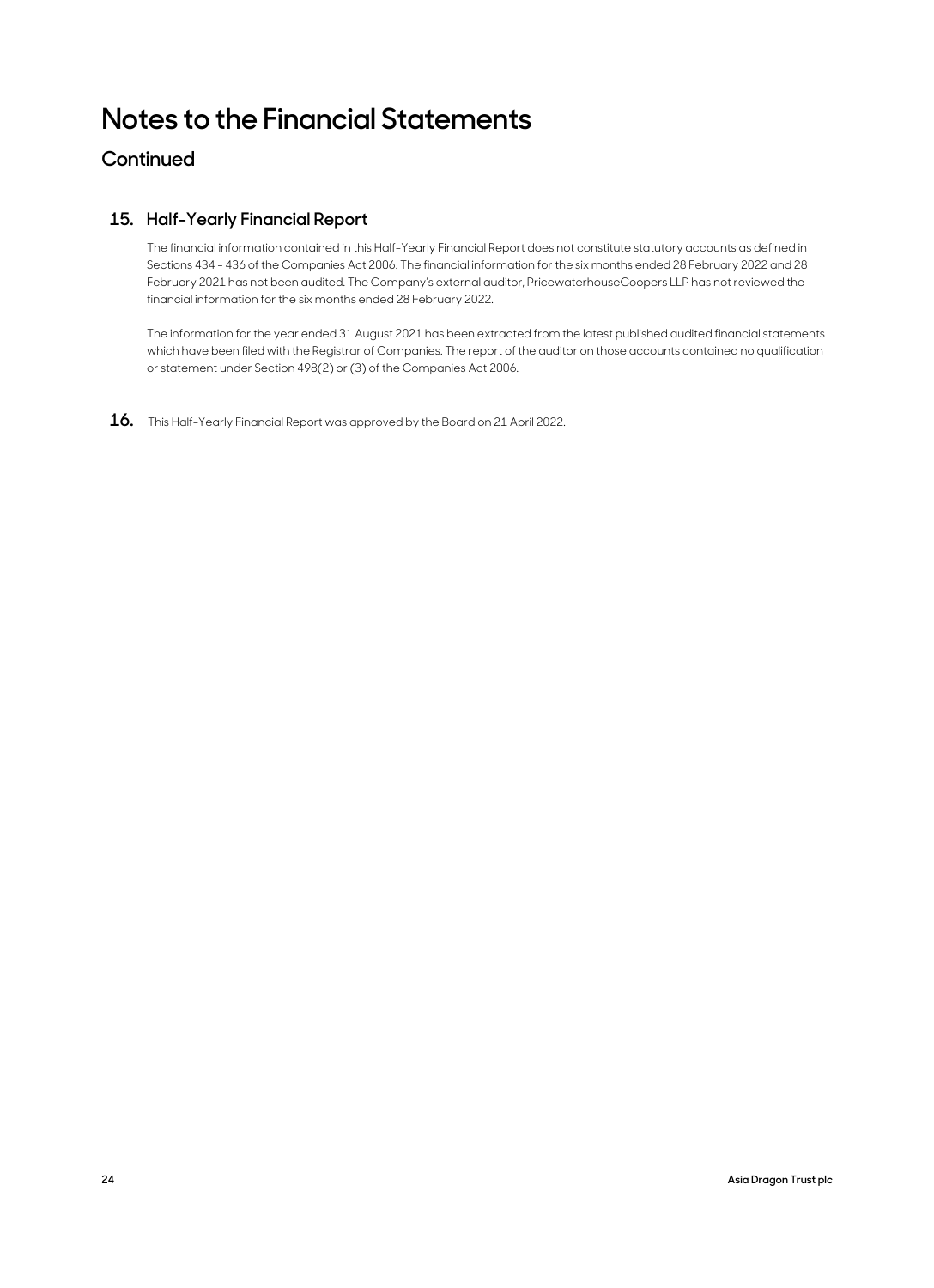# **Alternative Performance Measures**

Alternative Performance Measures ("APMs") are numerical measures of the Company's current, historical or future performance, financial position or cash flows, other than financial measures defined or specified in the applicable financial framework. The Company's applicable financial framework includes FRS 102 and the AIC SORP. The Directors assess the Company's performance against a range of criteria which are viewed as particularly relevant for closed-end investment companies.

#### **Discount to net asset value per Ordinary share**

The difference between the share price and the net asset value per Ordinary share expressed as a percentage of the net asset value per Ordinary share.

|                            |           | 28 February 2022 | 31 August 2021 |
|----------------------------|-----------|------------------|----------------|
| NAV per Ordinary share (p) | a         | 517.33           | 566.60         |
| Share price (p)            | b         | 474.00           | 512.00         |
| Discount                   | $(a-b)/a$ | 8.4%             | 9.6%           |

#### **Net gearing**

Net gearing measures the total borrowings less cash and cash equivalents divided by shareholders' funds, expressed as a percentage. Under AIC reporting guidance cash and cash equivalents includes net amounts due to and from brokers at the year end as well as cash and short term deposits.

|                                  |             | 28 February 2022 | 31 August 2021 |
|----------------------------------|-------------|------------------|----------------|
| Borrowings (£'000)               | a           | 64,999           | 64,998         |
| Cash(E'000)                      | b           | 3,832            | 5.000          |
| Amounts due to brokers (£'000)   | C           | 1,466            | 260            |
| Amounts due from brokers (£'000) | d           | 833              | 4,150          |
| Shareholders' funds (£'000)      | e           | 632,499          | 706,929        |
| Net gearing                      | (a-b+c-d)/e | 9.8%             | 7.9%           |

#### **Ongoing charges ratio**

The ongoing charges ratio has been calculated in accordance with guidance issued by the AIC as the total of investment management fees and administrative expenses and expressed as a percentage of the average net asset values with debt at fair value throughout the year. The ratio for 28 February 2022 is based on forecast ongoing charges for the year ending 31 August 2022.

|                                                  | 28 February 2022 | 31 August 2021 |
|--------------------------------------------------|------------------|----------------|
| Investment management fees (£'000)               | 4,456            | 4,774          |
| Administrative expenses (£'000)                  | 1,021            | 1,102          |
| Less: non-recurring charges <sup>A</sup> (£'000) | (29)             | (18)           |
| Ongoing charges (£'000)                          | 5.448            | 5,858          |
| Average net assets (£'000)                       | 660,432          | 707,217        |
| Ongoing charges ratio                            | 0.82%            | 0.83%          |

A Comprises legal and professional fees which are not expected to recur.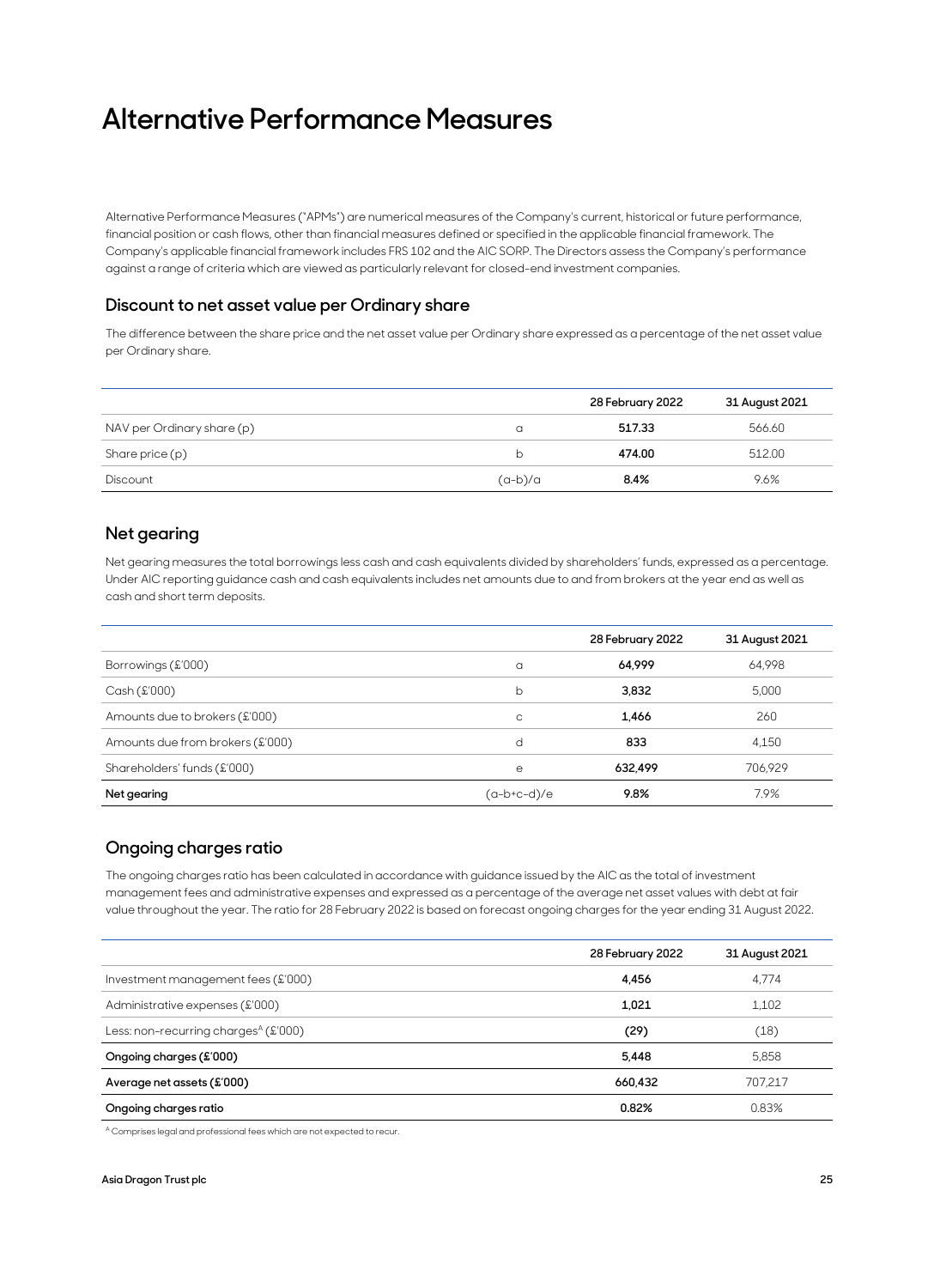# **Alternative Performance Measures**

## **Continued**

The ongoing charges ratio provided in the Company's Key Information Document is calculated in line with the PRIIPs regulations which among other things, includes the cost of borrowings and transaction costs.

### **Total return**

NAV and share price total returns show how the NAV and share price has performed over a period of time in percentage terms, taking into account both capital returns and dividends paid to shareholders. Share price and NAV total returns are monitored against openended and closed-ended competitors, and the Reference Index, respectively.

| Six months ended 28 February 2022  |             | <b>NAV</b> | Share<br>Price      |
|------------------------------------|-------------|------------|---------------------|
| Opening at 1 September 2021        | a           | 566.60p    | 512.00 <sub>p</sub> |
| Closing at 28 February 2022        | b           | 517.33p    | 474.00p             |
| Price movements                    | $c=(b/a)-1$ | $-8.7%$    | $-7.4%$             |
| Dividend reinvestment <sup>A</sup> | d           | 1.0%       | 1.1%                |
| Total return                       | $C + C$     | $-7.7%$    | $-6.3%$             |

|                                    |             |            | Share               |  |
|------------------------------------|-------------|------------|---------------------|--|
| Year ended 31 August 2021          |             | <b>NAV</b> | Price               |  |
| Opening at 1 September 2020        | a           | 474.39p    | 416.00p             |  |
| Closing at 31 August 2021          | b           | 566.60p    | 512.00 <sub>p</sub> |  |
| Price movements                    | $c=(b/a)-1$ | 19.4%      | 23.1%               |  |
| Dividend reinvestment <sup>A</sup> | d           | 1.1%       | 1.2%                |  |
| Total return                       | c+d         | $+20.5%$   | $+24.3%$            |  |

A NAV total return involves investing the net dividend in the NAV of the Company with debt at fair value on the date on which that dividend goes ex-dividend. Share price total return involves reinvesting the net dividend in the share price of the Company on the date on which that dividend goes ex-dividend.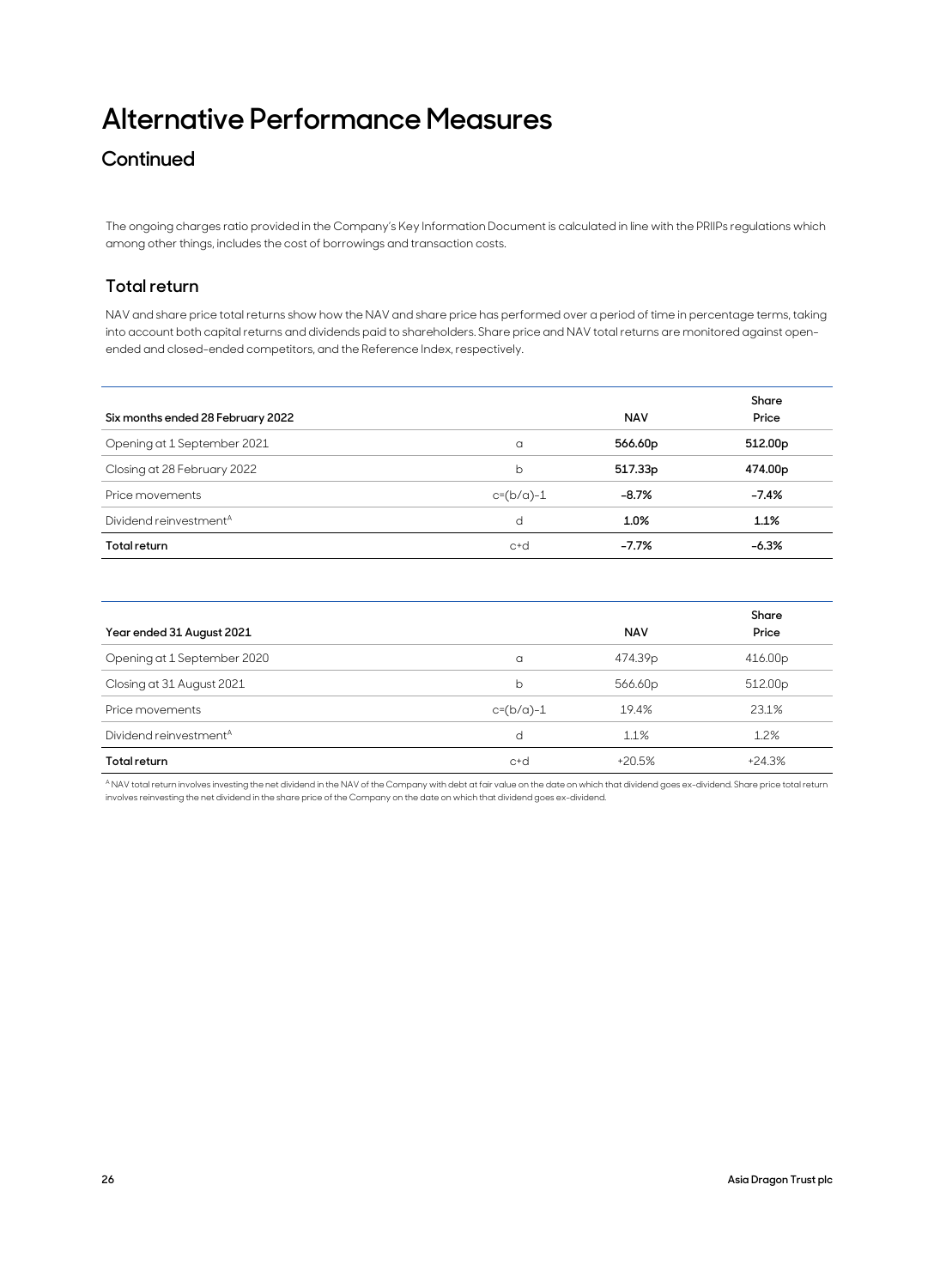## **Investor Information**

#### **How to Invest**

Investors can buy and sell shares in Asia Dragon Trust plc (the "Company") directly through an online dealing provider or platform, stockbroker or indirectly through a lawyer, accountant or other professional adviser. Many have online facilities. Shareholders who wish to exercise their voting rights or attend general meetings should contact their provider directly. Alternatively, for retail clients, shares may be bought directly through the abrdn Investment Trust Share Plan, Individual Savings Account ("ISA") or Investment Plan for Children or through other tax efficient wrappers.

#### **Online Dealing Providers and Platforms**

There are a number of online dealing platforms for private investors that offer share dealing, ISAs and other means to invest in the Company, such as self-invested personal pensions (SIPPs). Real-time execution-only stockbroking services allow you to trade online, manage your portfolio and buy UK listed shares. These sites do not give advice. Some comparison websites also look at dealing rates and terms. Some well-known online providers, which can be found through internet search engines, include:

AJ Bell Youinvest; Barclays Smart Investor; Charles Stanley Direct; EQi; Fidelity; Halifax Share Dealing; Hargreaves Lansdown; Interactive Investor; Novia; Transact and Interactive Investor.

#### **abrdn Investment Trust Share Plan**

abrdn operates an Investment Trust Share Plan (the "Plan") through which shares in the Company can be purchased. There are no dealing charges on the initial purchase of shares, although investors will suffer the bidoffer spread, which can, on some occasions, be a significant amount. Lump sum investments start at £250, while regular savers may invest from £100 per month. Investors simply pay Government Stamp Duty (currently 0.5%) where applicable on purchases. Selling costs are £10+ VAT. There is no restriction on how long an investor need invest in a Plan, and regular savers can stop or suspend participation by instructing abrdn in writing at any time. In common with other schemes of this type, all investments are held in nominee accounts. Investors have full voting and other rights of share ownership.

#### **abrdn Investment Trust ISA**

abrdn operates an Investment Trust ISA ("ISA") through which an investment made be made of up to £20,000 in the tax year 2022/23.

There are no brokerage or initial charges for the ISA, although investors will suffer the bid-offer spread, which can be a significant amount. Investors only pay Government Stamp Duty (currently 0.5%) on purchases where applicable. Selling costs are £15 + VAT. The annual ISA administration charge is £24 + VAT, calculated annually and deducted on 31 March (or the last business day in March) either by direct debit or, if there is no valid direct debit mandate in place, from the available cash in the Plan prior to the distribution or reinvestment of any income, or, where there is insufficient cash in the Plan, from the sale of investments held in the Plan. Under current legislation, investments in ISAs can grow free of capital gains tax. Investors have full voting and other rights of share ownership.

#### **ISA Transfer**

Investors can choose to transfer previous tax year investments to abrdn which can be invested in the Company while retaining their ISA wrapper. The minimum lump sum for an ISA transfer is £1,000 and is subject to a minimum per trust of £250.

#### **abrdn Investment Plan for Children**

abrdn operates an Investment Plan for Children (the "Children's Plan") which covers a number of investment companies under its management including the Company. Anyone can invest in the Children's Plan (subject to the eligibility criteria as stated within the terms and conditions), including parents, grandparents and family friends. All investments are free of dealing charges on the initial purchase of shares, although investors will suffer the bid-offer spread, which can, on some occasions, be a significant amount. Lump sum investments start at £150 per trust, while regular savers may invest from £30 per month. Investors simply pay Government Stamp Duty (currently 0.5%) where applicable on purchases. Selling costs are £10+VAT. There is no restriction on how long an investor need invest in the Children's Plan, and regular savers can stop or suspend participation by instructing abrdn in writing at any time. Investors have full voting and other rights of share ownership.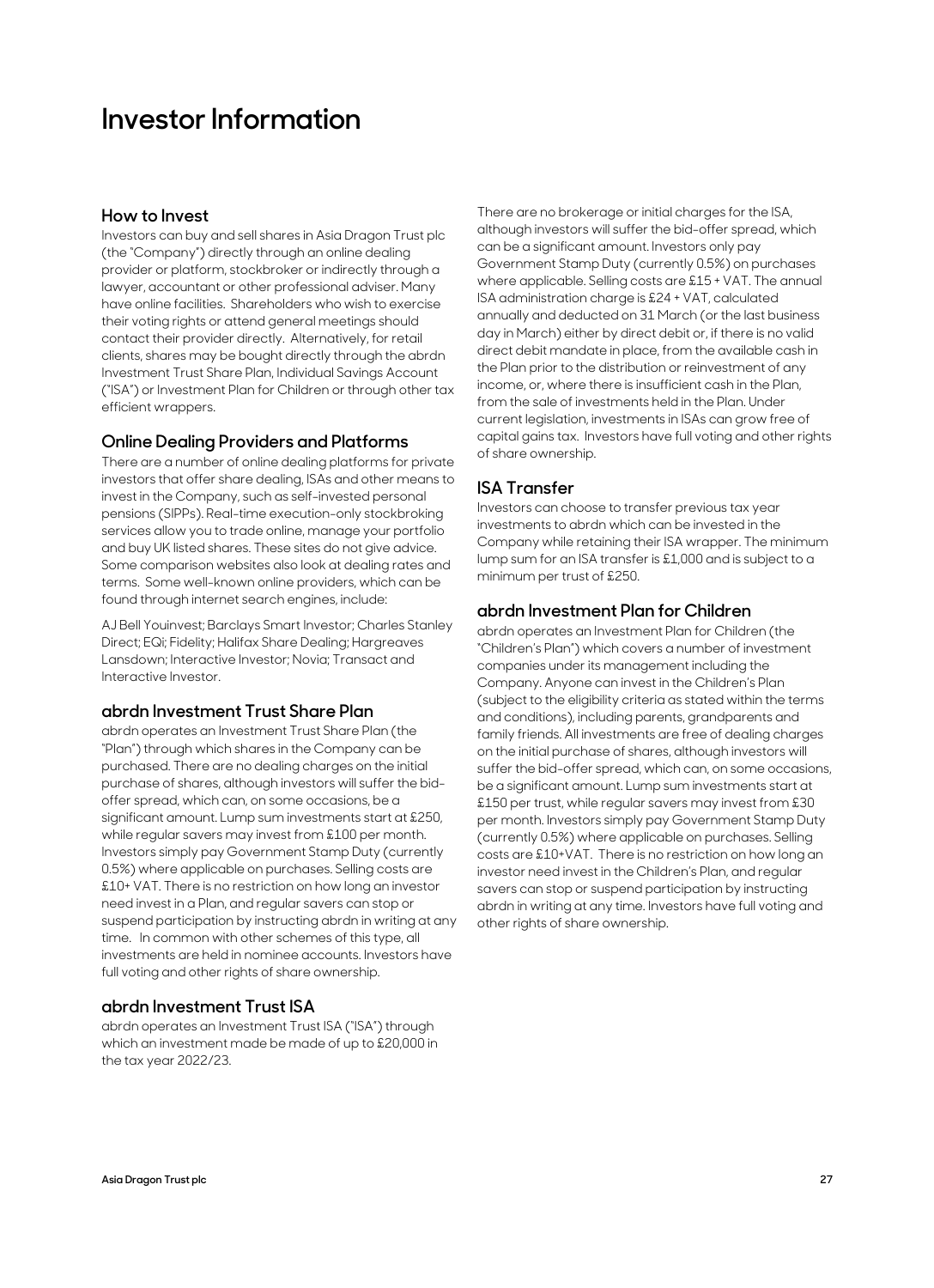# **Investor Information**

## **Continued**

### **Discretionary Private Client Stockbrokers**

If you have a large sum to invest, you may wish to contact a discretionary private client stockbroker. They can manage your entire portfolio of shares and will advise you on your investments. To find a private client stockbroker visit The Personal Investment Management & Financial Advice Association at: pimfa.co.uk

### **Financial Advisers**

To find an adviser who recommends on investment trusts, visit: **unbiased.co.uk**

Regulation of Stockbrokers

Before approaching a stockbroker, always check that they are regulated by the Financial Conduct Authority:

Tel: **0800 111 6768** or visit https://register.fca.org.uk Email: **register@fca.org.uk**

### **Dividend Tax Allowance**

The annual tax-free personal allowance for dividend income, for UK investors, is £2,000 for the 2022/23 tax year. Above this amount, individuals will pay tax on their dividend income at a rate dependent on their income tax bracket and personal circumstances. The Company will continue to provide registered shareholders with a confirmation of dividends paid by the Company and this should be included with any other dividend income received when calculating and reporting to HMRC total dividend income received. It is the shareholder's responsibility to include all dividend income when calculating any tax liability.

#### **Keeping You Informed**

The Company's share price can be found in the Financial Times under the heading 'Investment Companies' and information of the Company may be found on its dedicated website (asiadragon.co.uk) and the TrustNet website (trustnet.co.uk). This provides access to information on the Company's share price performance, capital structure, London Stock Exchange announcements, current and historic Annual and Half-Yearly Reports, and the latest monthly factsheet on the Company issued by the Manager.

Details on the Company or literature and application forms on abrdn managed savings products can be found:

#### Website: **www.invtrusts.co.uk** Email: **inv.trusts@abrdn.com** Tel: **0808 500 0040**

Address: abrdn Investment Trusts, PO Box 11020, Chelmsford, Essex CM99 2DB

Terms and conditions for the abrdn investment trust products can be found under the Literature section of this website.

### **Company's Registrars**

Alternatively, if you have an administrative query which relates to a direct holding, please contact the Company's Registrar, as follows:

Equiniti Limited Aspect House Spencer Road Lancing West Sussex BN99 6DA

Shareholder helpline: **0371 384 2499** Shareview enquiry line: **0371 384 2020** Textel/hard of hearing**: 0371 384 2255** Overseas helpline: **+44 (0) 121 415 7047**

(Lines open 8.30am to 5.30pm, Monday to Friday excluding bank holidays. Charges for calling telephone numbers starting with '03' are determined by the caller's service provider).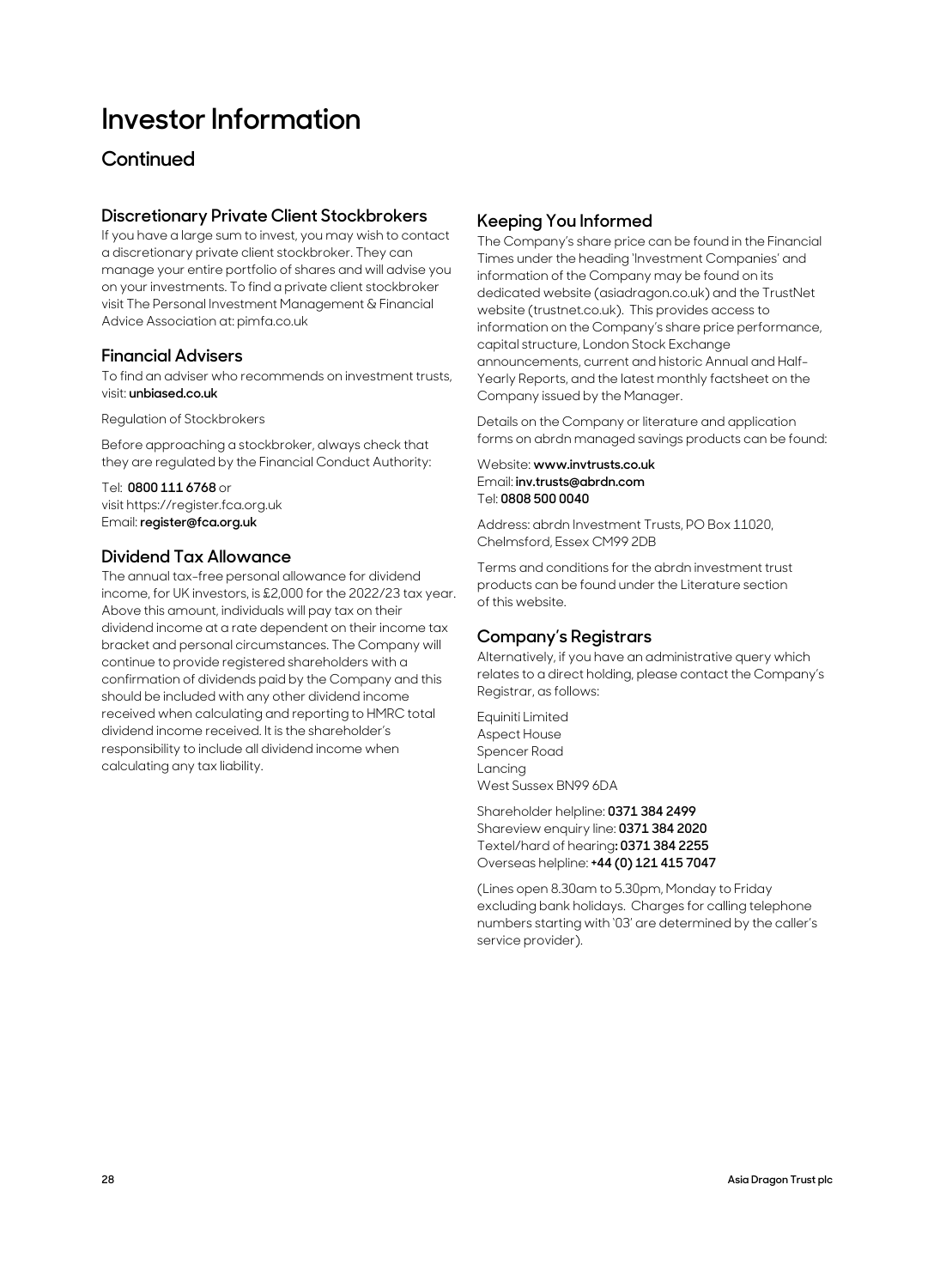### **Pre-investment Disclosure Document ("PIDD")**

The AIFMD requires Aberdeen Standard Fund Managers Limited, as the alternative investment fund manager of the Company, to make available to investors certain information prior to such investors' investment in the Company.

The Company's PIDD is available for viewing on its website.

#### **Key Information Document ("KID")**

The KID relating to the Company and published by the Manager can be found on the Manager's website at: **https://www.asiadragontrust.co.uk/en/literature-library** 

#### **Suitable for Retail/NMPI Status**

The Company's shares are intended for investors primarily in the UK, including retail investors, professional-advised private clients and institutional investors who seek total returns from investment in Asian markets and who understand and are willing to accept the risks of exposure to equities. Investors should consider consulting a financial adviser who specialises in advising on the acquisition of shares and other securities before acquiring shares. Investors should be capable of evaluating the risks and merits of such an investment and should have sufficient resources to bear any loss that may result.

The Company currently conducts its affairs so that securities issued by the Company can be recommended by a financial adviser to ordinary retail investors in accordance with the FCA's rules in relation to nonmainstream pooled investment products (NMPIs) and intends to continue to do so for the foreseeable future.

The Company's securities are not subject to the FCA's restrictions which apply to non-mainstream pooled investment products because they are shares in an investment trust.

### **Investor Warning: Be alert to share fraud and boiler room scams**

abrdn is aware that some investors have received telephone calls and emails from people, purporting to work for abrdn or third party firms, who have offered to buy their investment company shares. abrdn Investments has also been notified of emails claiming that certain investment companies under their management have issued claims in the courts against individuals.

These may be scams which attempt to gain personal information with which to commit identity fraud or could be 'boiler room' scams where a payment from you is required to release the supposed payment for their shares. These callers/senders do not work for abrdn and any third party making such offers/claims has no link with the abrdn. abrdn never makes these types of offers and does not 'cold-call' investors in this way. If investors have any doubt over the veracity of a caller, they should not offer any personal information, end the call and contact abrdn's investor services centre using the details provided in the section entitled "Keeping You Informed".

The Financial Conduct Authority provides advice with respect to share fraud and boiler room scams at: **fca.org.uk/consumers/scams**

#### **Note**

Please remember that past performance is not a guide to the future. Stock market and currency movements may cause the value of shares and the income from them to fall as well as rise and investors may not get back the amount they originally invested.

As with all equity investments, the value of investment trusts purchased will immediately be reduced by the difference between the buying and selling prices of the shares, the market maker's spread.

Investors should further bear in mind that the value of any tax relief will depend on the individual circumstances of the investor and that tax rates and reliefs, as well as the tax treatment of ISAs, may be changed by future legislation.

The above information has been approved for the purposes of Section 21 of the Financial Services and Markets Act 2000 2000 (as amended by the Financial Services Act 2012) by Aberdeen Asset Managers Limited which is authorised and regulated by the Financial Conduct Authority.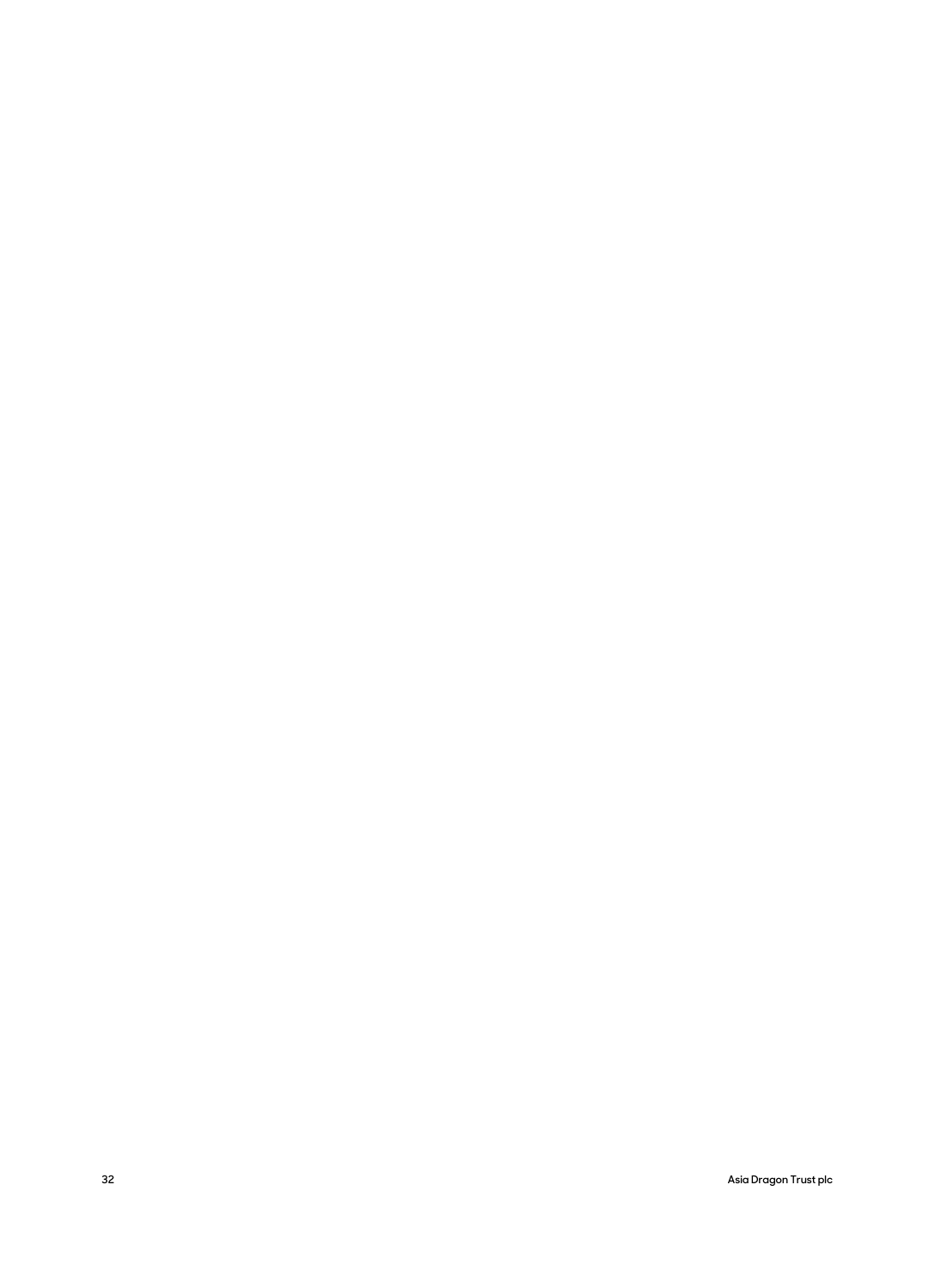# **Contact Addresses**

#### **Directors**

James Will (Chairman) Gaynor Coley Matthew Dobbs (appointed 1 February 2022) Susan Sternglass Noble Charlie Ricketts

#### **Manager, Investment Manager, Secretary and Registered Office**

#### **Alternative Investment Fund Manager\***

Aberdeen Standard Fund Managers Limited Authorised and regulated by the Financial Conduct Authority

Bow Bells House 1 Bread Street London EC4M 9HH (\* appointed as required by EU Directive 2011/61/EU)

#### **Investment Manager**

abrdn Asia Limited 21 Church Street #01-01 Capital Square Two Singapore 049480

#### **Secretary and Registered Office**

Aberdeen Asset Managers Limited 1 George Street Edinburgh EH2 2LL Telephone: 0131 528 4000

(authorised and regulated by the Financial Conduct Authority)

#### **Website**

**asiadragontrust.co.uk**

#### **Registrars**

Equiniti Limited Aspect House Spencer Road Lancing West Sussex BN99 6DA

Telephone: 0371 384 2499 Website: **equiniti.com**

#### **Depositary**

BNP Paribas Securities Services, London Branch

#### **Auditor**

PricewaterhouseCoopers LLP

#### **Broker**

Winterflood Securities The Atrium Building Cannon Bridge 25 Dowgate Hill London EC4R 2GA

### **Foreign Account Tax Compliance Act**

**("FATCA") Registration Number ("GIIN")**  IRS Registration Number (GIIN): 2WA1VW.99999.SL.826

#### **Legal Entity Identifier ("LEI")**  549300W4KB0D75D1N730

#### **Company Registration Number**  SC106049